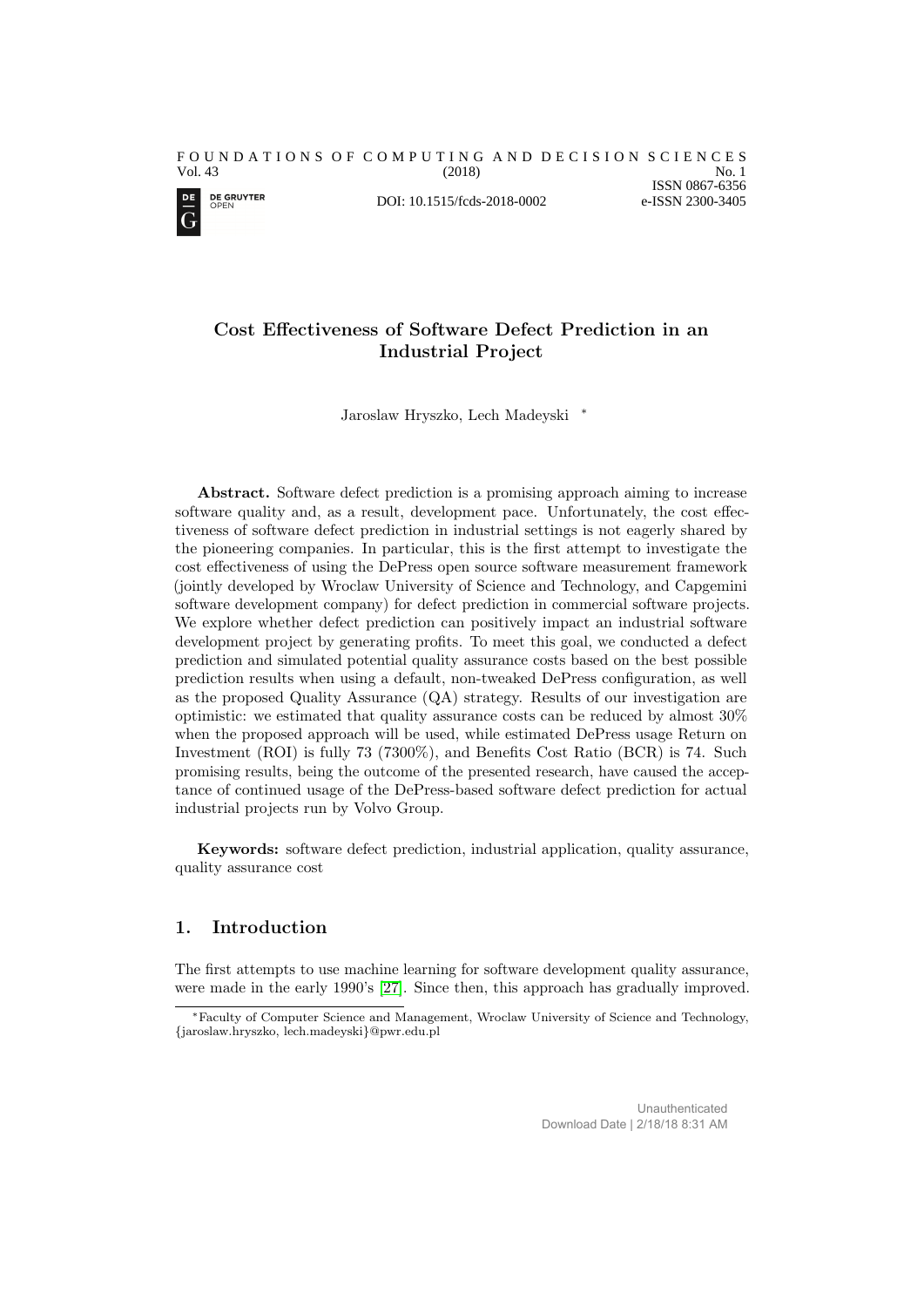Why then, has it not gained wider popularity in commercial projects so far? One reason is the wide variety of data necessary to perform a prediction as well as the many different sources of data which are encountered in commercial software development projects. The need to gather data from a wide range of sources, of different formats and using different access protocols or application programming interfaces (APIs) was an obstacle. Combining data with different machine learning algorithms of different characteristics was another barrier. Software defect prediction has been considered to be too complex a process, too cost and time-consuming, and there have been no known solutions for wrapping it into one, universal, defect prediction application which could be used for a different projects.

To fill this gap, Madeyski and Majchrzak [\[21\]](#page-25-0) proposed a new, extensible (pluginbased) framework called DePress. DePress (Defect Prediction for Software Systems) builds upon the KNIME framework [\[18\]](#page-25-1) and allows development of graphical workflows and uses an intuitive, user-friendly interface (see Figure [1\)](#page-1-0). Being intuitive and highly customizable, DePress makes itself a perfect tool which can be conveniently utilized (thanks to its user-friendly interface and a wide range of plugins to different tools widely used in software development) in different commercial software development projects for software defect prediction. Detailed description of the DePress framework and its capabilities can be found on the DePress website [\[22\]](#page-26-1) and in the article by Madeyski and Majchrzak [\[21\]](#page-25-0).



<span id="page-1-0"></span>Figure 1: DePress tool

This work is an extension of our previous conference paper [\[9\]](#page-24-0), which investigated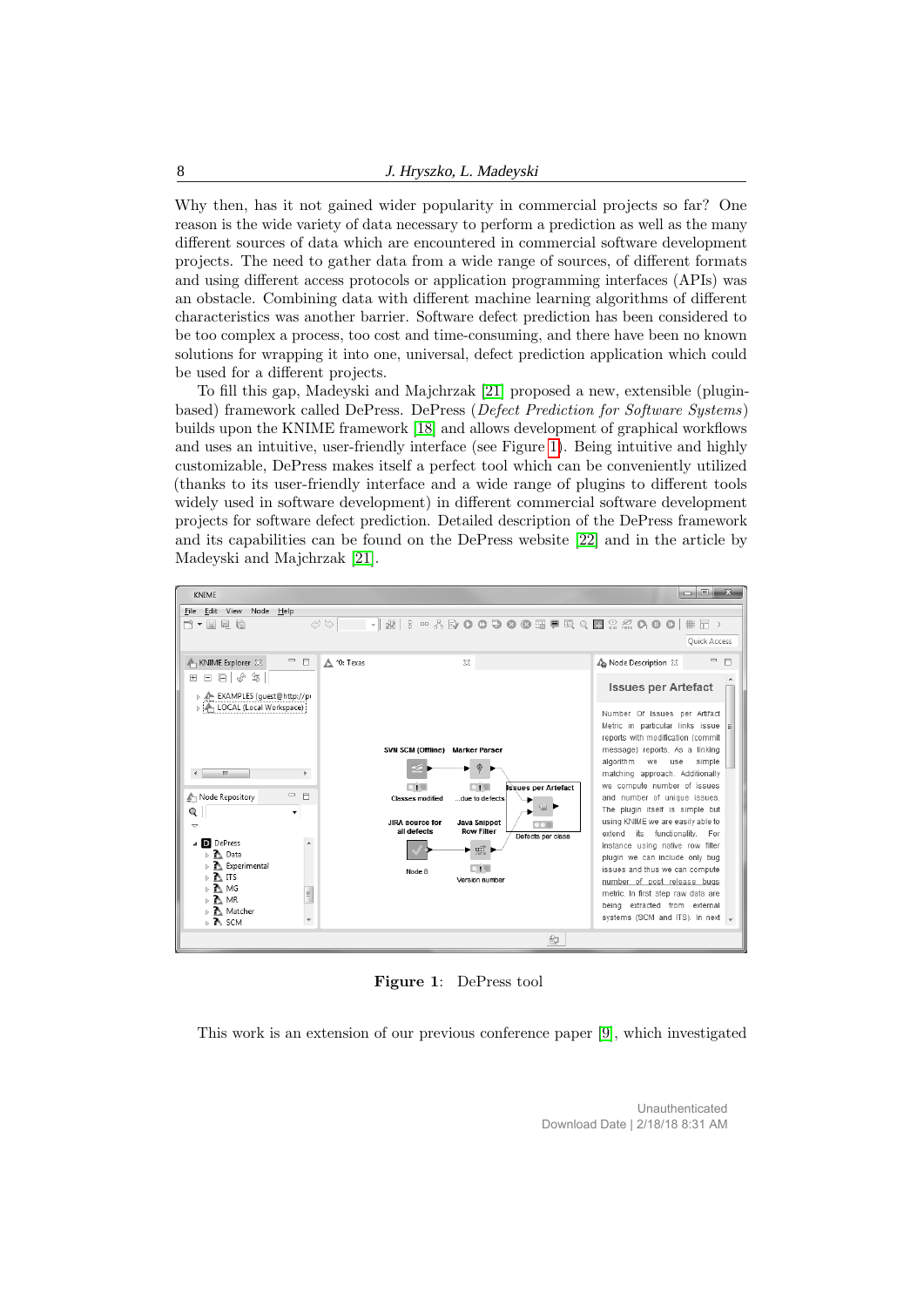cost effectiveness in industrial software development project.

The extension includes, e.g., details of investigated software development project, what readers can find important for the possible reuse of the proposed approach in their research (Section [2\)](#page-3-0), as well as details of a prediction model construction (new Section [3\)](#page-6-0) later used to calculate potential costs when quality assurance<sup>[1](#page-2-0)</sup> is supported by defect prediction (Section [4\)](#page-11-0).

The discussion of threats to validity also has been extended (Section [5\)](#page-20-0) to better sketch the limitations of the conducted empirical research, as well as discussion of results in general (Section [6\)](#page-22-0), where possible result improvements and future work proposals were made.

This work extends the previous study by presenting how the prediction model was built using DePress framework, showing how values crucial for costs calculation were obtained and allowing for a wider discussion and further reproduction for example by software development practitioners in industry. This should streamline deployment of software defect prediction in general, and DePress framework in particular in other industrial settings. It is important to obtain an independent empirical evidence how useful is the proposed approach and the tool set. The more so that potential benefits of using the DePress framework [\[21\]](#page-25-0) for defect prediction in commercial software development projects have not been investigated yet in other settings than presented in this paper. To change this, our study aimed to answer the following research questions:

**RQ1:** What is the highest level of defect prediction, measured by F-measure, achievable by the DePress tool (using a default, non-tweaked configuration) in an industrial software project?

The possible benefit varies, depending on the potential prediction effectiveness. This implies the need of first verifying what is the highest F-measure (harmonic mean of precision and recall [\[35\]](#page-26-2)) value of the defect prediction process handled entirely by the DePress tool. DePress can be highly customizable thanks to its plugin-based architecture, as well as its open source nature. However, such adjustments can generate additional costs. Therefore, for the sake of simplicity, we decided to restrict the DePress usage only to its default set-up.

RQ2: How cost effective is defect prediction using the DePress framework, in the default configuration, for defect prediction in an industrial software development project?

The next step is to verify what will be the profit from the best prediction achievable using the default DePress' set-up. To achieve this, we used value of the recall measure (the proportion of code units predicted as defective that were actually defective [\[49\]](#page-28-0)) corresponding to the highest F-measure value, as recall reflects the impact of the prediction effectiveness on the overall effort allocation strategy and possible quality assurance cost savings. This last factor as well as expected Investment costs then can be used to calculate *Benefit Cost Ratio* and *NetReturn* factors.

<span id="page-2-0"></span>RQ3: Will usage of the DePress framework pay off for an industrial project?

<sup>&</sup>lt;sup>1</sup>Quality assurance is a very wide notion not limited to defects handling only – it encompasses the whole software development process and relates to all project artifacts; in the context of the paper it is used in a more narrow sense which some would call quality appraisal.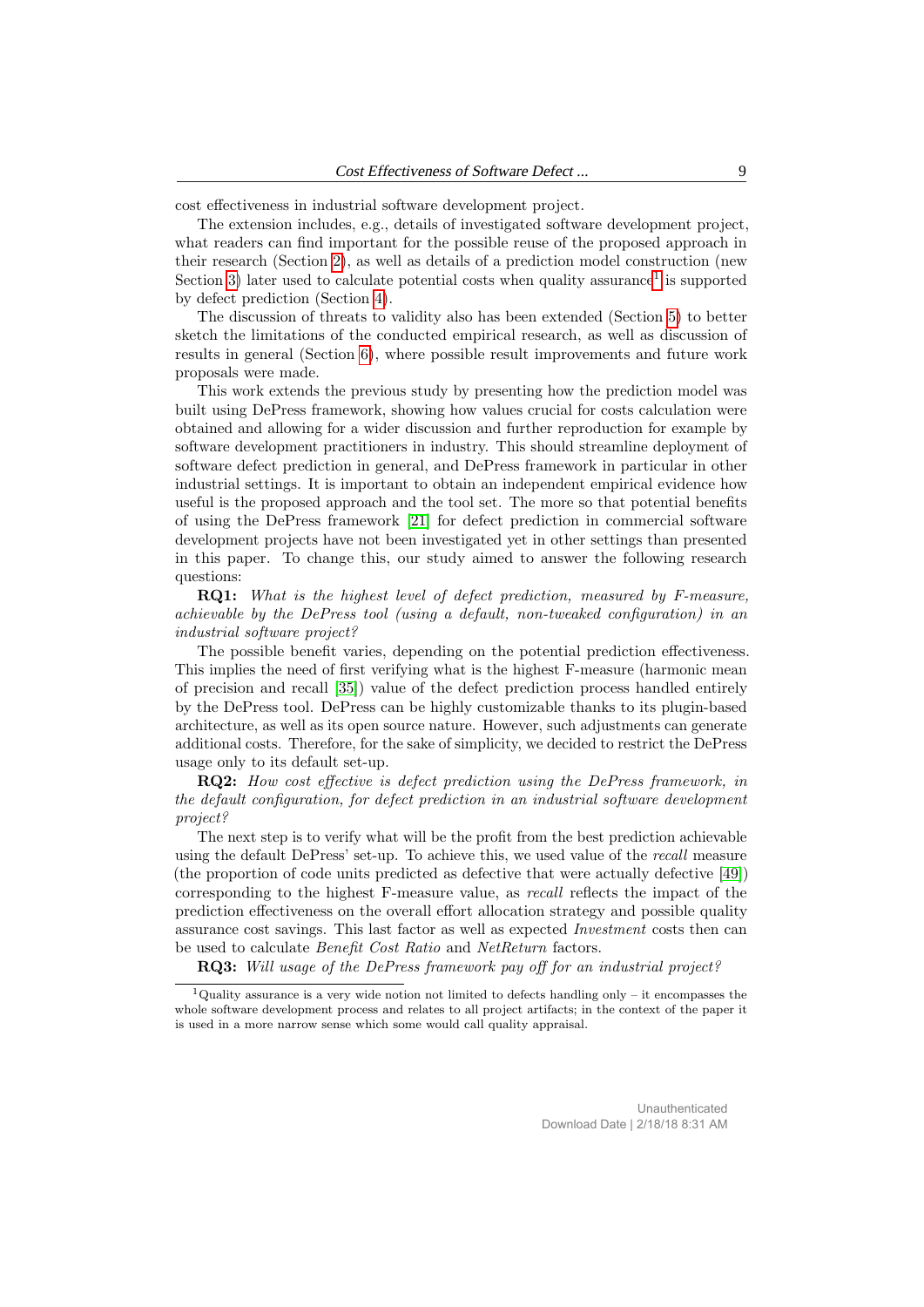To answer this question, we had to compare the costs of introducing and using the DePress based defect prediction to the potential benefits generated by its introduction. To achieve this, we used values such as return on investment (ROI) and benefit-cost ratio (BCR) [\[26\]](#page-26-3).

The next section specifies the context of the project, while the information what kind of software processes and projects are good for the application of the concepts presented in the article, stemming from the software project under investigation, may be found at the end of Section [2.1.](#page-3-1)

# <span id="page-3-0"></span>2. Project Context

Volvo Group, one of the leading automotive companies, was invited to take part in this research. The primary motivation for Volvo Group's interest was to verify, if their company can use DePress and its software defect prediction to increase quality and cost-effectiveness of quality assurance (QA) in their software development projects.

<span id="page-3-1"></span>Business context of the presented approach, including software project and process is summarized in Section [2.1.](#page-3-1)

# 2.1. Target Software Project and Process

An important criteria for selecting the proper software development project for the purpose of this research, was that such a project would be mature enough, to provide historical information which can be used as a source of training data. A special survey was conducted by Volvo Group to select the suitable candidates for initial research.

During our previous research, we recognized elements occurring in projects that hindered or prevented completion of prediction [\[8\]](#page-24-1). The most important of these elements are:

- Unavailability of data necessary to create a prediction model;
- Lack of possibility to link code changes with defects;
- Lack, or incorrect version, of available data;
- Inappropriate use of a version control system: avoiding atomic commits, mixing defect fixes and other changes in single commits, etc.

It is worth mentioning that the Unified Change Management (UCM), known from Rational Unified Process (RUP), unifies the activities used to plan and track project progress and the artifacts undergoing change addressing also the need for careful defect handling (e.g., separated handling of change requests resulting from defects together with their careful management).

Among few available to us for research, we selected project called Texas – which develops subsequent versions of the application under the same name. Reasons for selecting this particular project were: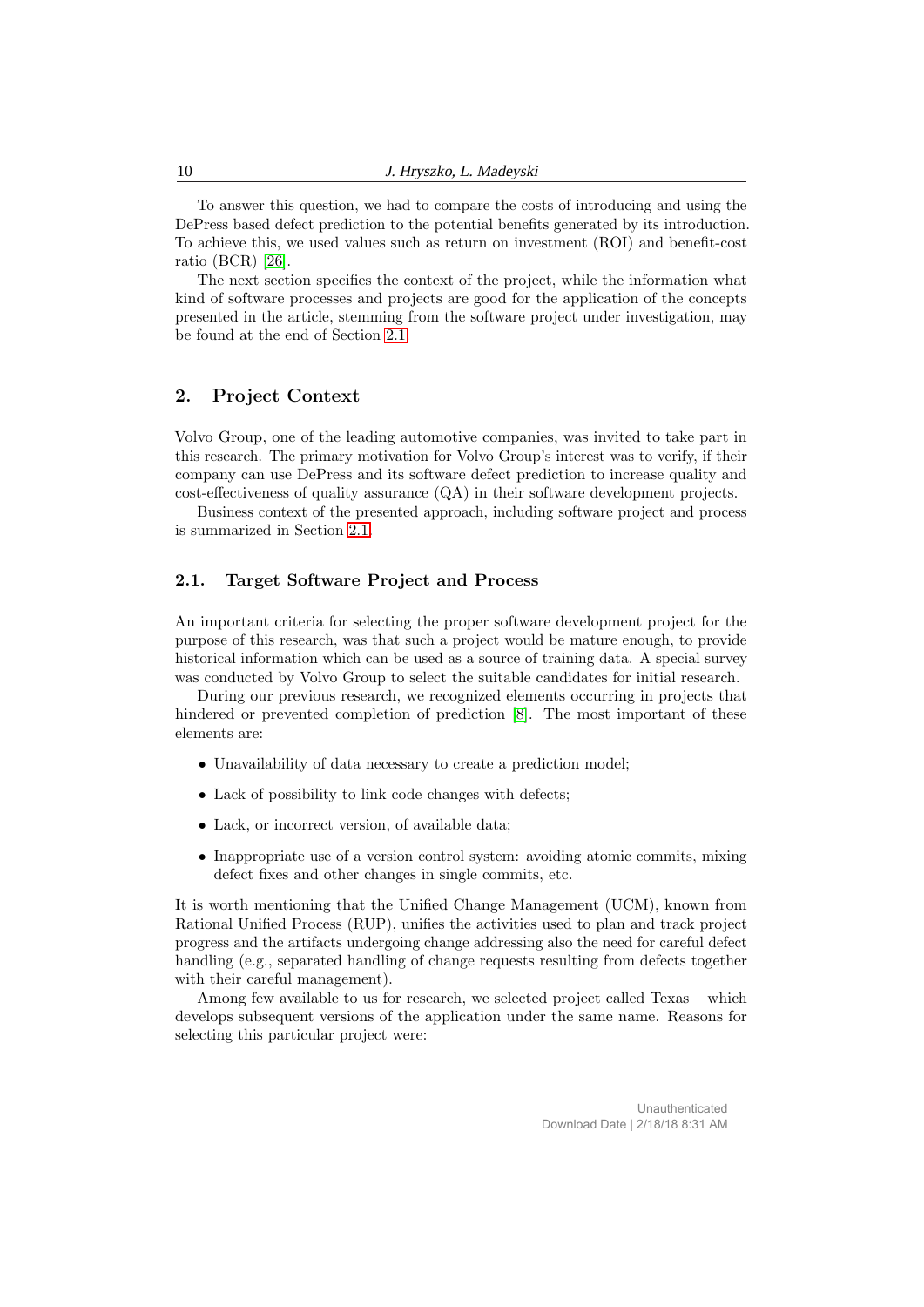- The Texas project provides all the data necessary to achieve the highest possible recall of prediction, such as:
	- Information on defects found;
	- Registered code changes as a result of defects;
	- Code metrics.
- In the Texas project, it is possible to clearly distinguish which code changes apply only to defect fixes. This is possible thanks to the practice adopted by its developers: any modification of source code is committed to the code repository with an appropriate comment.
- In the case of a modification resulting from the fix of a particular defect, a unique identifier is included in the comment. Moreover, such a feature is an example of the correct usage of a version control system.
- Information on the number of subsequent versions of the software are available, and the naming of each version is standardized.

From an organizational perspective, the Texas application is a document management tool that supports the Vehicle Type Approval (VTA) certification process for vehicle components and completed vehicles produced by Volvo Group. The VTA certificate confirms that the production samples of a design will meet specified performance standards. Key users of the Texas tool are Volvo Group's Certification Managers and engineers, as well as their brand representatives and European market companies. The certification process is crucial for the company, as availability of Volvo Group's products directly depend on it, making the reliability, development and maintenance of the Texas software highly important. Defects in the application can delay the work of certification engineers, which is unacceptable as such delays affect the scheduled dates for approval of certificate documents and publication process and, therefore have a negative impact on the date of product availability.

From a technical perspective, Texas is a Java-based application written using the Java Enterprise Edition computing platform [\[28\]](#page-26-4). The main development environment used for the development process is Eclipse Integrated Development Environment [\[44\]](#page-27-0) and Apache Maven [\[42\]](#page-27-1), its main build automation tool. To assemble a complete application, 13 different Maven projects are needed to be built by default. For the purpose of this research, 18 consecutive software versions were available, ranging from Texas version 4.0.0 to version 6.0.0, stored in a code repository managed by the Apache Subversion (SVN) version control system [\[43\]](#page-27-2).

In the investigated project, software development process uses methodology similar to the waterfall model [\[3\]](#page-24-2). In the Texas software development process we observe the following  $phases<sup>2</sup>$  $phases<sup>2</sup>$  $phases<sup>2</sup>$ :

- 1. Requirements analysis
- 2. Software design

<span id="page-4-0"></span><sup>2</sup>The notion of "phases" is used by the IS-GDP4IT software process used in the Texas project.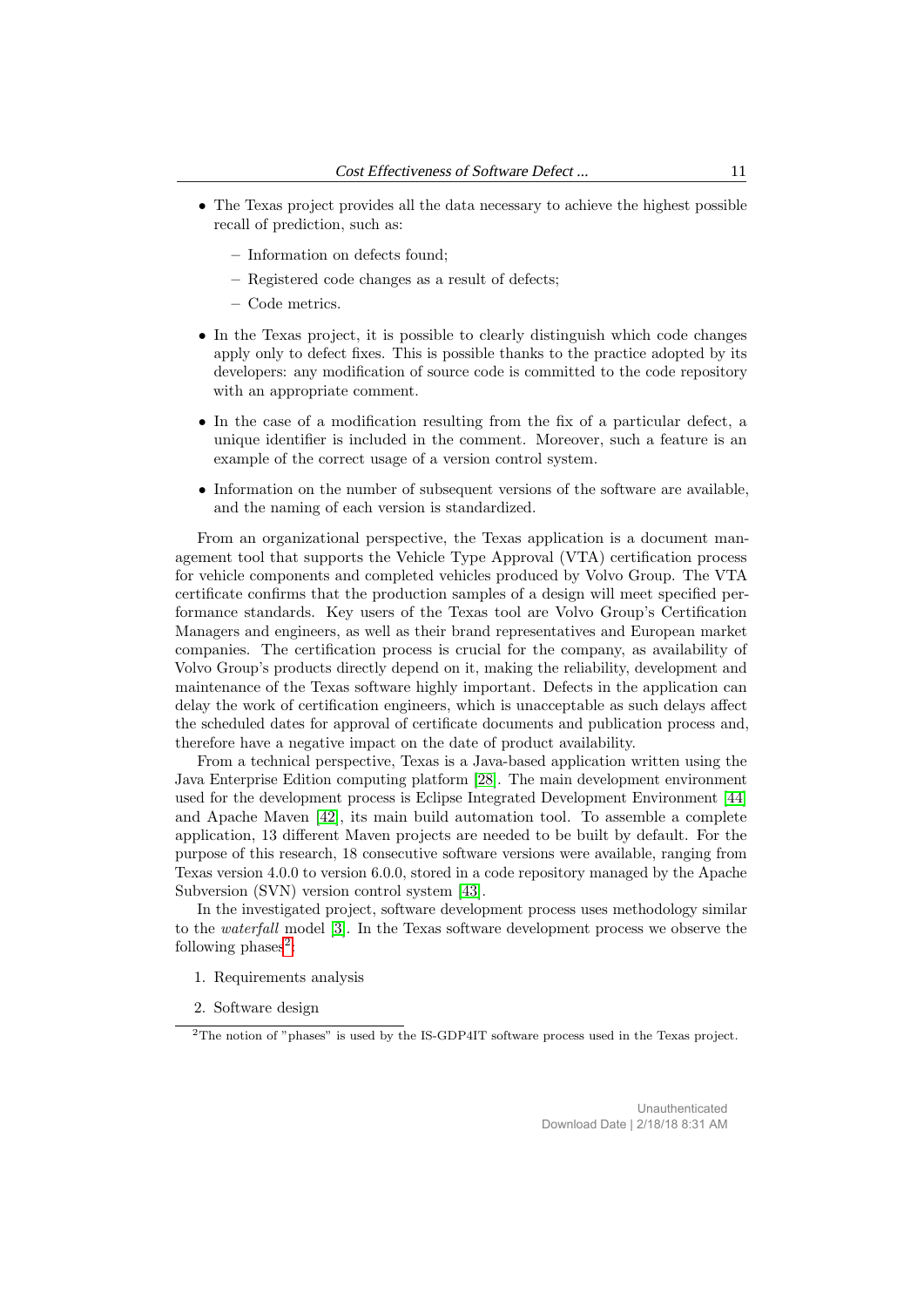- 3. Implementation
- 4. Testing
- 5. Deployment
- 6. Maintenance

Due to fact, that in considered project defects were registered and fixed only during implementation, testing and maintenance phases, only these three phases were considered in the later research.

The proposed approach can be used in projects using the *waterfall* process, as well as software processes where the aforementioned phases are iterated.

An interesting question is whether the presented approach is good for software products just having a sequence of versions each targeted to all customers (IT company's market) or if the approach is applicable also for product-lines context (customers' market). In both cases there is enough historical data to use the approach presented in the paper. Hence, we do not see obvious obstacles to use the presented approach in both cases. That said, the product-lines context, where there are many versions of a product for different customers, is more challenging than the investigated context of software products having a sequence of versions, each targeted to all customers, and thus needs further investigation to answer the question whether the presented approach may be used with good results in both contexts. Similarly, the presented approach was applied for software products distributed internally and its ability to extend to other contexts was not investigated. That said, the proposed methodology should be useful for different software products, not only these distributed internally, as long as there is possible to create an effective training dataset.

#### 2.2. Related Work

The first publication related to an industrial application of defect prediction was published in 1997 by Khoshgoftaar et al. [\[13\]](#page-25-2). It was a case study of quality modeling for a very large telecommunications system. Two other publications of Khoshgoftaar and Seliya from 2004 [\[15\]](#page-25-3) and 2005 [\[16\]](#page-25-4) continued with the previous concept and focused on commercial data analysis, but were not applied to a real-world environment. A similar approach can be found in publications by Ostrand and Weyuker [\[29\]](#page-26-5), Ostrand et al. [\[31\]](#page-26-6), Tosun et al. [\[45\]](#page-27-3), Turhan et al. [\[47,](#page-27-4) [48\]](#page-27-5). Examples of industrial applications of information gathered by using defect prediction can be found in publications by Wong et al. [\[50\]](#page-28-1), Succi et al. [\[41\]](#page-27-6) and Kläs et al. [\[17\]](#page-25-5). Complete cases describing the introduction of defect prediction in industrial environments were presented by Ostrand et al. [\[30\]](#page-26-7), Li et al. [\[19\]](#page-25-6) and Tosun et al. [\[46\]](#page-27-7). Unfortunately, none of the aforementioned works contain information on cost effectiveness of applied prediction techniques and tools. To the best of our knowledge, the only research focused on the cost effectiveness of software defect prediction in an industrial project, is conducted by Monden et al. [\[24\]](#page-26-8). However, they investigated cost effectiveness only from the acceptance testing effort perspective and do not use any quantitative measure of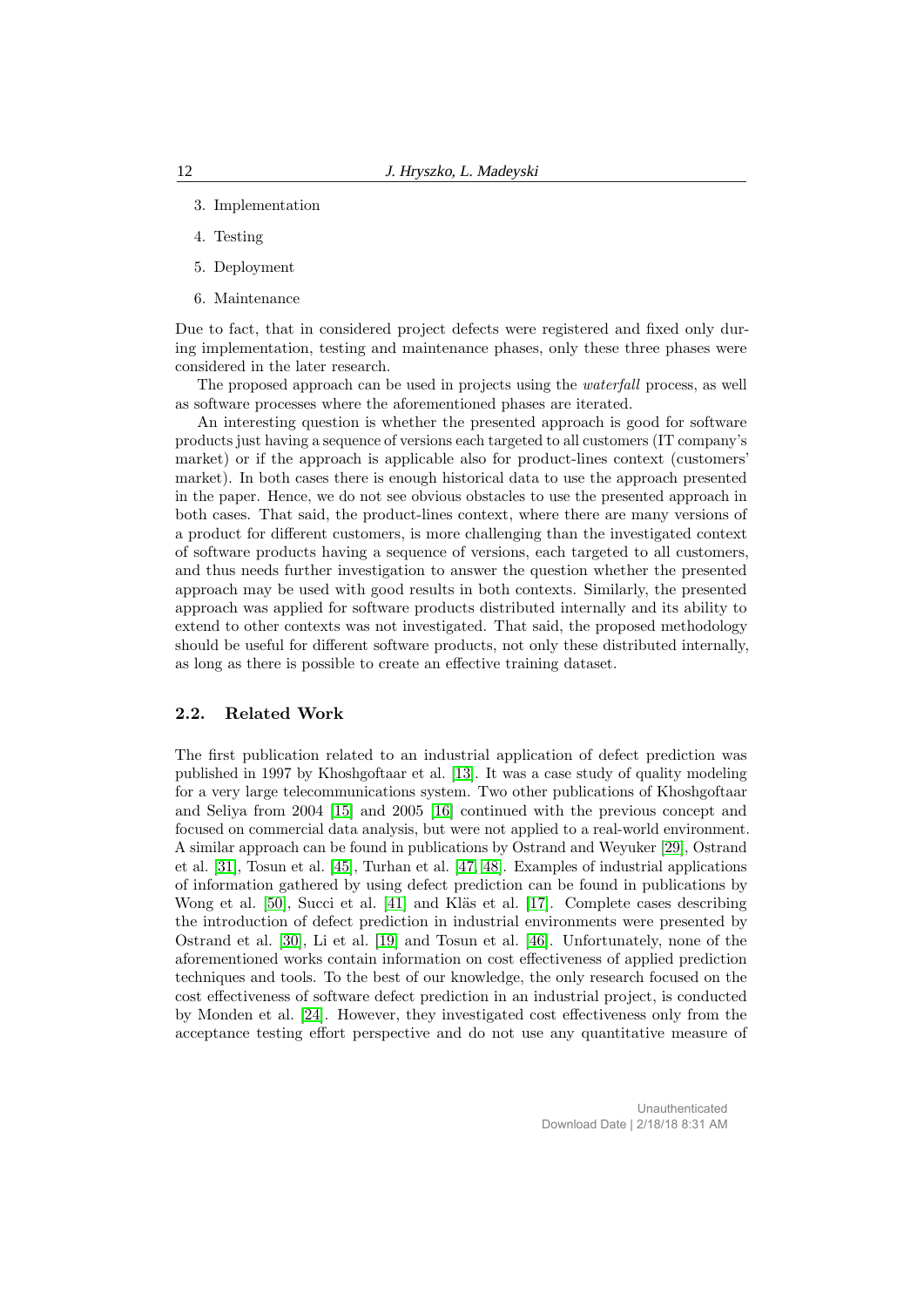potential cost of quality assurance-focused work and cost of investment during the entire software life-cycle period. Thus, in our research we also followed approaches used when cost effectiveness of other than defect prediction quality assurance technique was investigated, such as Test-Driven Development return on investment research conducted by Müller and Padberg [\[26\]](#page-26-3).

# <span id="page-6-0"></span>3. Construction of Defect Prediction Model

### 3.1. Training and Dataset Evaluation

Two factors related to the dataset used, greatly affect the quality of defect prediction:

- Size of the dataset;
- Number of defects found in the dataset's source version.

Size of the dataset is important, because in machine learning, an effectiveness of the process in most cases is proportional to the size of the dataset: the larger the dataset, the greater the efficiency of the machine learning mechanism.

Number of defects has a direct relation to the possible occurrence of a class *imbalance problem –* such as when the total number of data instances from a single class of data (in this case defective) is far less than the total number of another class of instances (non-defective). If a relatively low number of defects were detected for a relatively large application in a particular version, we should expect a large class imbalance.

Considering the above factors, we analyzed each available version for its size and number of defects registered. For the size determinant, we selected the number of separate code modules (Java classes – not to be confused with data classes). To obtain the number of modules per each version, code metrics had to be collected. Collecting code metrics has to be conducted during the process of building projects (in this case by Maven tool). To minimize impact on the Texas project team work, we decided to copy the source code and build each version, project by project, locally within the Eclipse Integrated Development Environment. To collect the metrics during the build, Eclipse Metrics 2 tool was used. Eclipse Metrics 2 is a CPL-license based Free Software tool, which works as an Eclipse IDE plugin [\[5\]](#page-24-3) and was created as continuation of Eclipse Metrics – original metrics collection Eclipse plugin [\[37\]](#page-27-8). Eclipse Metrics 2 permits the collection of different kinds of code metrics (see Table [1\)](#page-7-0) and exports them to an XML file. The metrics data can then be read by a dedicated DePress node (also called Eclipse Metrics) and converted into DePress' internal data format.

The best source for obtaining information about the number of defects registered in each version is a tool used for defect tracking. In the case of the Texas project, the software used for that purpose was JIRA created by the Atlassian company [\[2\]](#page-24-4). It means that in our research we considered all defects registered in the JIRA defect/issue tracker (and leaving any traces of code changes due to defect fixing in the SVN source code repository) regardless of their origin including requirement tests, integration tests,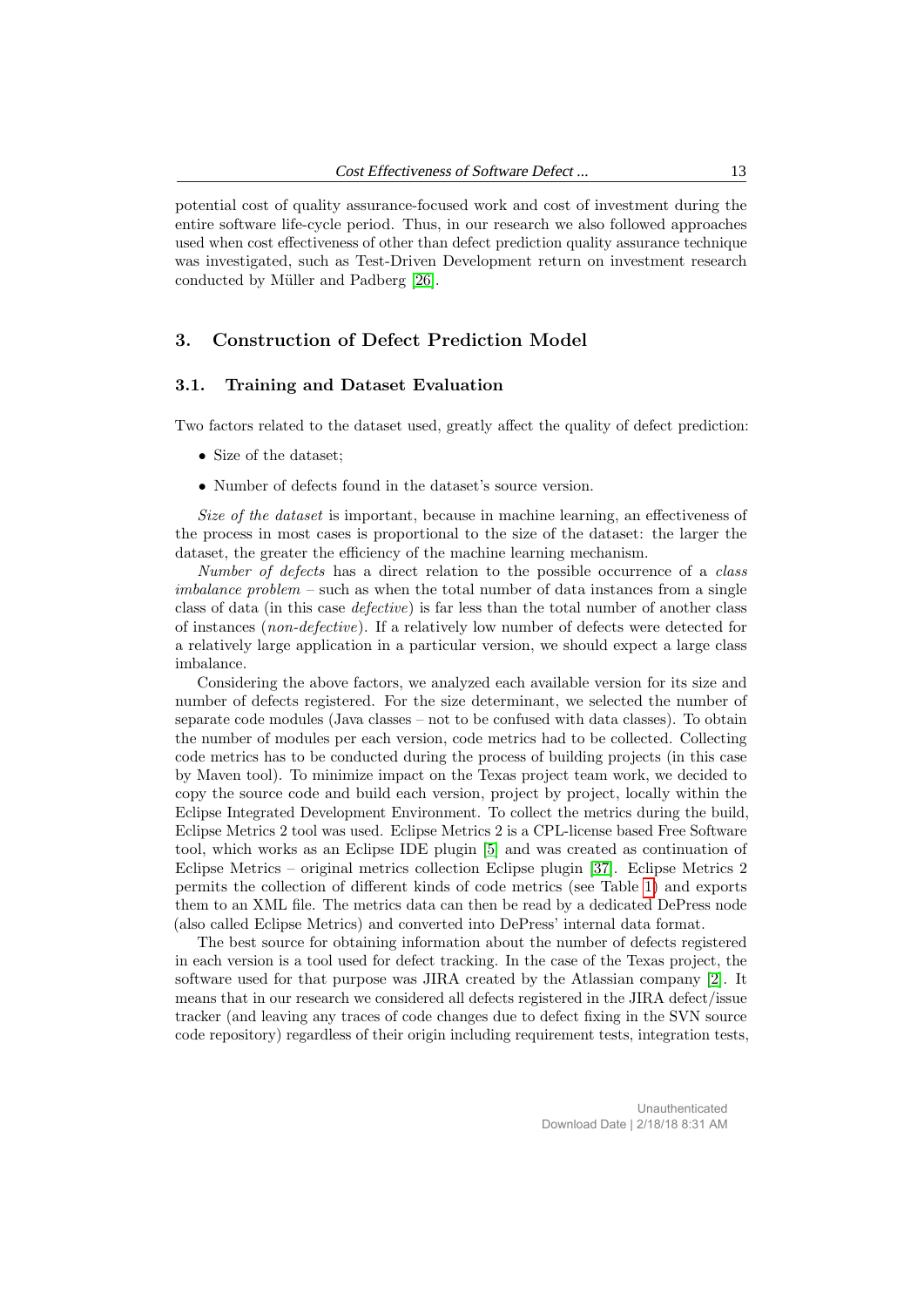| Metric name              | Metrics                                                                             |
|--------------------------|-------------------------------------------------------------------------------------|
| NumberOfOverridenMethods | Total number of methods in Java class that<br>are overridden from an ancestor class |
| NumberOfAttributes       | Total number of Java class' attributes                                              |
| NumberOfChildren         | Total number of Java class' direct sub-<br>classes                                  |
| NumberOfMethods          | Total number of methods in Java class                                               |
| DepthOfInheritanceTree   | In the inheritance hierarchy, distance from<br>Java class object                    |
| LackOfCohesionOfMethods  | Cohesiveness of a Java class calculated with<br>the Henderson-Sellers method        |
| NumberOfStaticMethods    | Total number of static methods in Java<br>class                                     |
| SpecializationIndex      | Relation between number of methods and<br>depth of inheritance tree                 |
| WeightedMethodsPerClass  | Sum of the cyclomatic complexity measured<br>for all methods in Java class          |
| NumberOfStaticAttributes | Total number of Java class' static attributes                                       |

<span id="page-7-0"></span>Table 1: Java class-level code metrics measured by Eclipse Metrics 2 tool

functional and non-functional requirements. Errors in test scripts were not taken into account – they were not registered in JIRA as Texas software defects, there were no traces of script error fixing in Texas' source code (similarly with errors in application resources). Similarly to Eclipse Metrics, JIRA also allows the export of defect data into an XML file, and that file can then be parsed by a DePress node called Jira Offline.

When transferred to DePress, size and defect data can be aggregated with a few simple steps using the KNIME framework capabilities. Results for each historical Texas version are presented in Table [2.](#page-8-0)

After analyzing the data presented in Table [2,](#page-8-0) we decided to use the dataset based on version 4.0.0, both for training and evaluation: the highest number of detected defects were compared to number of code modules available for analysis which made version 4.0.0 the most suitable for the above purposes. For further research, versions 5.0.0 and 6.0.0 can also be used. Other versions – with a significantly lower number of registered defects to a similar amount of modules available for analysis (defect per module ratio  $< 0.1$ ) – made us assume that strong class imbalance would be observed.

Datasets for both purposes – training and validation, were constructed by split-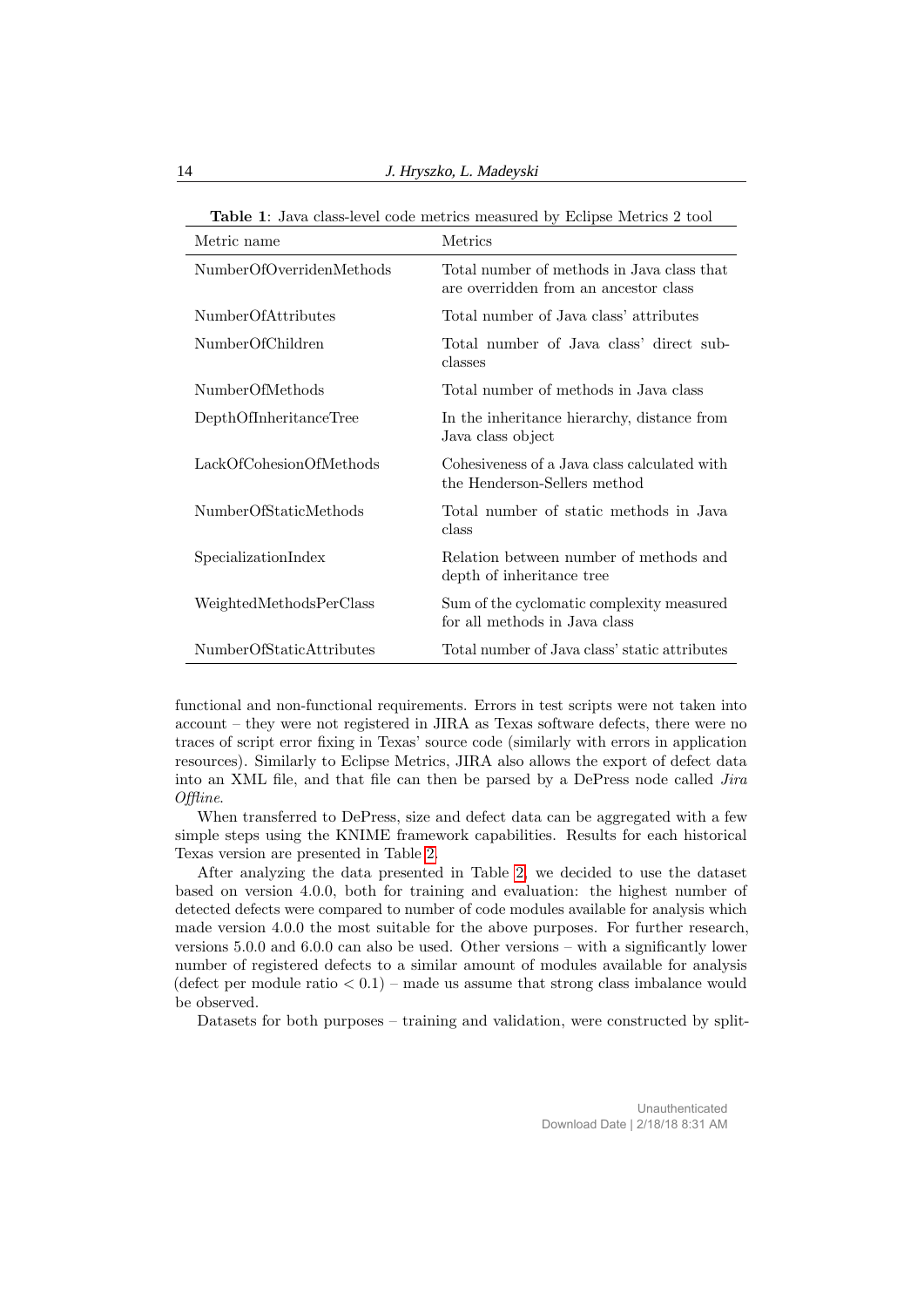| <b>Table 2:</b> Defects and number of modules per version |              |         |                         |  |  |  |  |
|-----------------------------------------------------------|--------------|---------|-------------------------|--|--|--|--|
| Version number                                            | Defects      | Modules | Defect per module ratio |  |  |  |  |
| 4.0.0                                                     | 837          | 744     | 1.125                   |  |  |  |  |
| 4.0.1                                                     | 19           | 685     | $0.03\,$                |  |  |  |  |
| 4.0.2                                                     | 23           | 673     | $0.03\,$                |  |  |  |  |
| 4.1.0                                                     | 45           | 597     | $0.08\,$                |  |  |  |  |
| 4.1.1                                                     | 17           | 546     | $0.03\,$                |  |  |  |  |
| 4.2.0                                                     | 54           | 608     | $0.09\,$                |  |  |  |  |
| $4.3.0\,$                                                 | 10           | 660     | $0.02\,$                |  |  |  |  |
| 4.3.1                                                     | $8\,$        | 608     | $0.01\,$                |  |  |  |  |
| 4.4.0                                                     | $\,29$       | 616     | $0.05\,$                |  |  |  |  |
| 4.5.0                                                     | 11           | 747     | $0.01\,$                |  |  |  |  |
| $5.0.0\,$                                                 | $270\,$      | 744     | $0.36\,$                |  |  |  |  |
| 5.1.0                                                     | 15           | 593     | $0.03\,$                |  |  |  |  |
| 5.2.0                                                     | $23\,$       | 606     | $0.04\,$                |  |  |  |  |
| $5.4.0\,$                                                 | $35\,$       | 582     | $0.06\,$                |  |  |  |  |
| 5.5.0                                                     | 42           | 582     | $0.07\,$                |  |  |  |  |
| 5.6.2                                                     | $10\,$       | 612     | $0.02\,$                |  |  |  |  |
| 5.6.3                                                     | $\mathbf{1}$ | 612     | $0.002\,$               |  |  |  |  |
| 6.0.0                                                     | 462          | 688     | $0.67\,$                |  |  |  |  |

<span id="page-8-0"></span>Table 2: Defects and number of modules per version

ting 4.0.0 data, using a built-in DePress' function called Stratified Sampling, so that after the division, the ratio between code parts classified differently would be preserved in both created datasets.

## <span id="page-8-1"></span>3.2. Objective Variable And Class Imbalance Counteraction

For the purpose of this research, we chose two-value  $(90)$  and  $(1)$ <sup>"</sup>) objective variable to distinguish the fault-prone module, where at least one defect occurred ("1"), from the fault-free modules, where no defects were observed ("0").

To counteract against any possible class imbalance, we decided to randomly remove some of the majority class instances. To follow our initial approach, we used the basic mechanisms built into DePress/KNIME by constructing a workflow as shown in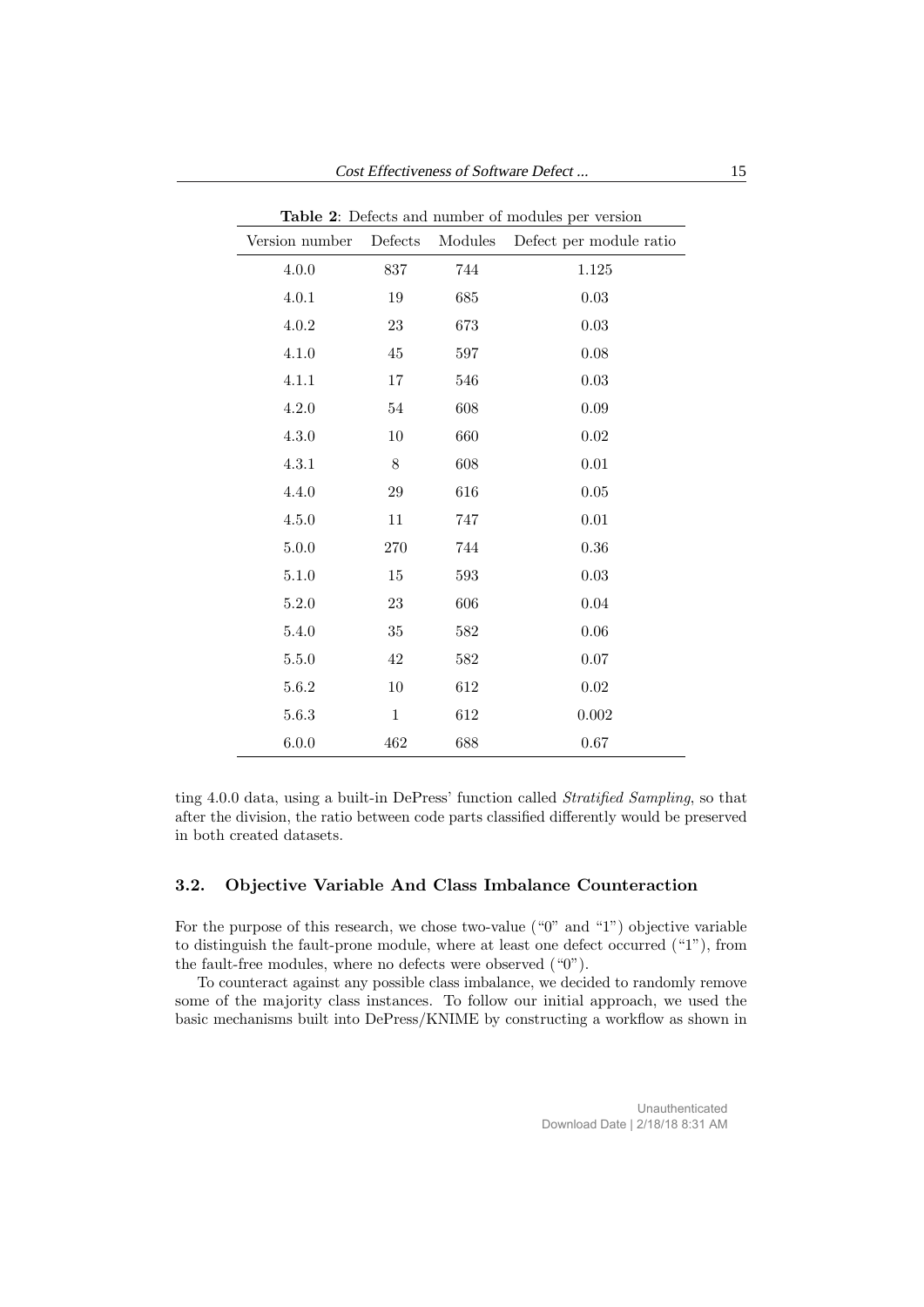Figure [2.](#page-9-0) First, the dataset is split into two parts, by classifying rows of two different sets, depending on the objective variable value ("1" or "0"), using the Row Splitter KNIME node. Then, the majority class instances were reduced to reach exactly the same number of instances of minority class, achieved by random sampling done with the Row Sampling node. Finally, two equal size record sets were merged by Concatenate node to make one dataset with an equal ratio between the classes as a result.



<span id="page-9-0"></span>Figure 2: Class imbalance counteraction

### <span id="page-9-1"></span>3.3. Predictor Variables Selection

The total available dataset which can be used for machine learning, can be modified to minimize the prediction error. Various techniques can be used for this purpose, such as removing any unnecessary information, but the most commonly used technique is Feature Selection. It is used to select the most valuable code metrics from the whole set of metrics collected by the Eclipse Metrics 2 tool (Table [1\)](#page-7-0). When the number of metrics is relatively small, the Feature Selection process can be based on an exhaustive search algorithm, covering all possible combinations of the available metric kinds. For each combination indicated by the algorithm, the process of prediction model creation and its validation is conducted, and then the prediction error is determined. The metrics sub-set that results in the smallest prediction error, is then selected.

When there is a large number of available metrics (features), usage of an exhaustive search algorithm is very expensive. Pendharkar [\[32\]](#page-26-9) estimates that when an algorithm of such a type would be applied to a dataset consisting of 21 different metrics, it would take approximately 120 years of calculation by a 900 MHz RISC processor based computer to complete the Feature Selection process.

Feature Selection functionality based on the backward elimination algorithm is an integral part of the KNIME framework [\[18\]](#page-25-1). It consists of a data flow constructed by nodes Backward Feature Elimination Start and Backward Feature Elimination End (see Figure [3\)](#page-10-0). In the loop created by these nodes, the appropriate machine learning mechanism should be placed, along with any additional supporting nodes, if needed. In Figure [3,](#page-10-0) two machine learning nodes are shown: Random Forest Learner and Random Forest Predictor. Connection between these nodes is provided to transfer the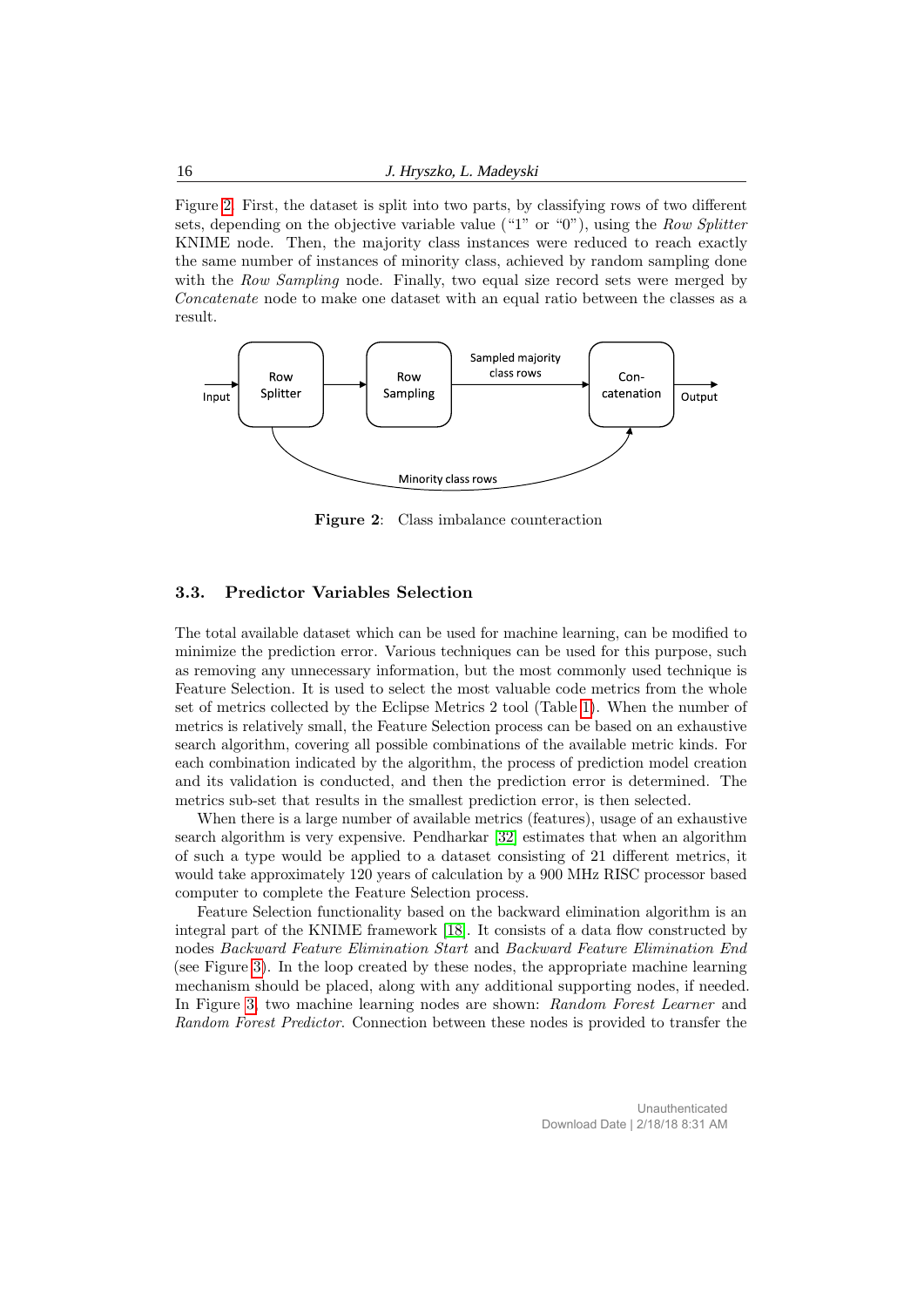

<span id="page-10-0"></span>Figure 3: Depress's feature selection workflow

created model from the Learner to the Predictor node. To divide the input data for training and validation sets, the node Partitioning is used.

The backward elimination approach used in the DePress framework is carried out  $\operatorname{in}$  $\frac{n\times(n+1)}{n+1}$ 2  $-1$  iterations, where *n* is the total number of features (columns) in the input dataset (input table). As in this case, the total number of types of metrics collected  $n = 5$ , the entire process takes 14 iterations:

- 1. In the first iteration, the loop is executed with all features (columns): The dataset is divided into two sets; a model is created by the Learner node using the first set, then validated by the Predictor node using the second set.
- 2. In the next four  $n-1$  iterations, each input column is omitted once. Model creation and its validation are performed for each iteration and prediction results are collected.
- 3. The Backward Feature Elimination End node discards the column that influenced the result the least.
- 4. The process repeats until one feature (column) is left.

Then the Backward Feature Elimination Filter node is used to filter the actual dataset, using the best feature combination found as a result of the above process.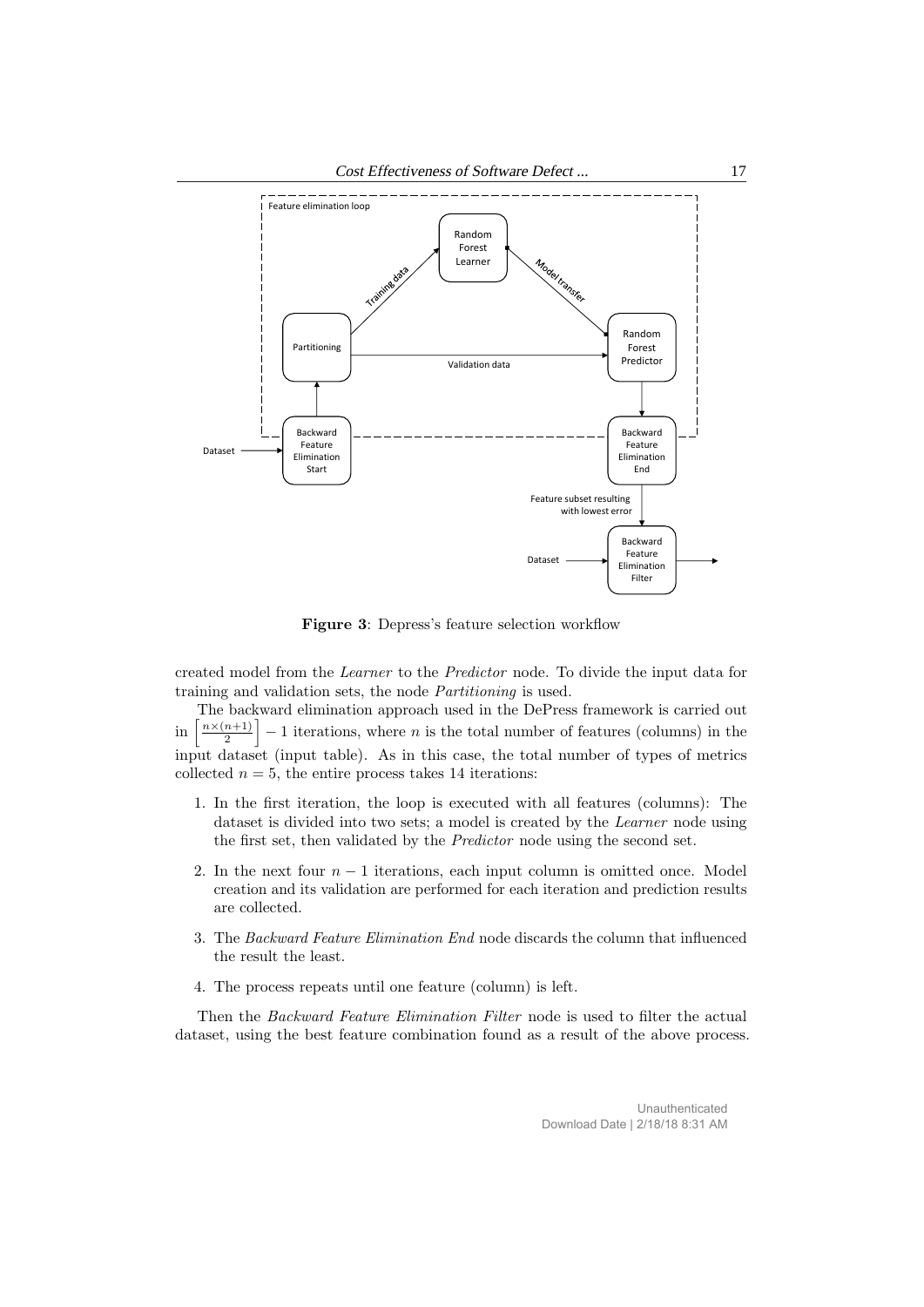More sophisticated feature selection methods are possible, but the above-mentioned process was used in this research.

# 3.4. Prediction Models

Due to the fact that DePress is based on the data mining framework KNIME, various types of fault-prone module predictors can be used for the purpose of research. Since prediction results are categorical *(faulty or not-faulty)*, we decided to test classifiers often used in software defect prediction [\[7,](#page-24-5) [14,](#page-25-7) [25,](#page-26-10) [38\]](#page-27-9), which are available in the basic package of KNIME:

- Naive Bayes,
- Probabilistic Neural Network,
- Decision Tree

More information about the build-in KNIME classifiers can be found in the documentation of KNIME [\[18\]](#page-25-1).

Prediction results – modules marked as defect-prone or non-defect prone, can be compared against actual data describing defect-prone module distribution and were used to build the confusion matrix  $(Table 3) - a$  $(Table 3) - a$  $(Table 3) - a$  commonly used tool for performance comparison across categorical studies [\[7\]](#page-24-5).

<span id="page-11-1"></span>

| <b>Table 3:</b> Confusion Matrix |                       |                       |  |  |  |
|----------------------------------|-----------------------|-----------------------|--|--|--|
| Code units                       | Predicted faulty      | Predicted not faulty  |  |  |  |
| Actually faulty                  | True positives (TPs)  | False negatives (FNs) |  |  |  |
| Actually not faulty              | False positives (FPs) | True negatives (TNs)  |  |  |  |

# <span id="page-11-0"></span>4. Cost Effectiveness Assessment Method

To investigate the cost effectiveness of defect prediction applied to an industrial software development project using the DePress framework, we developed the following plan to follow:

- 1. Development of a QA effort allocation strategy, based on defect prediction provided by DePress;
- 2. Analysis of actual, real-life costs of quality assurance for the selected version of the Texas project (4.0.0);
- 3. Building software prediction models for the chosen version;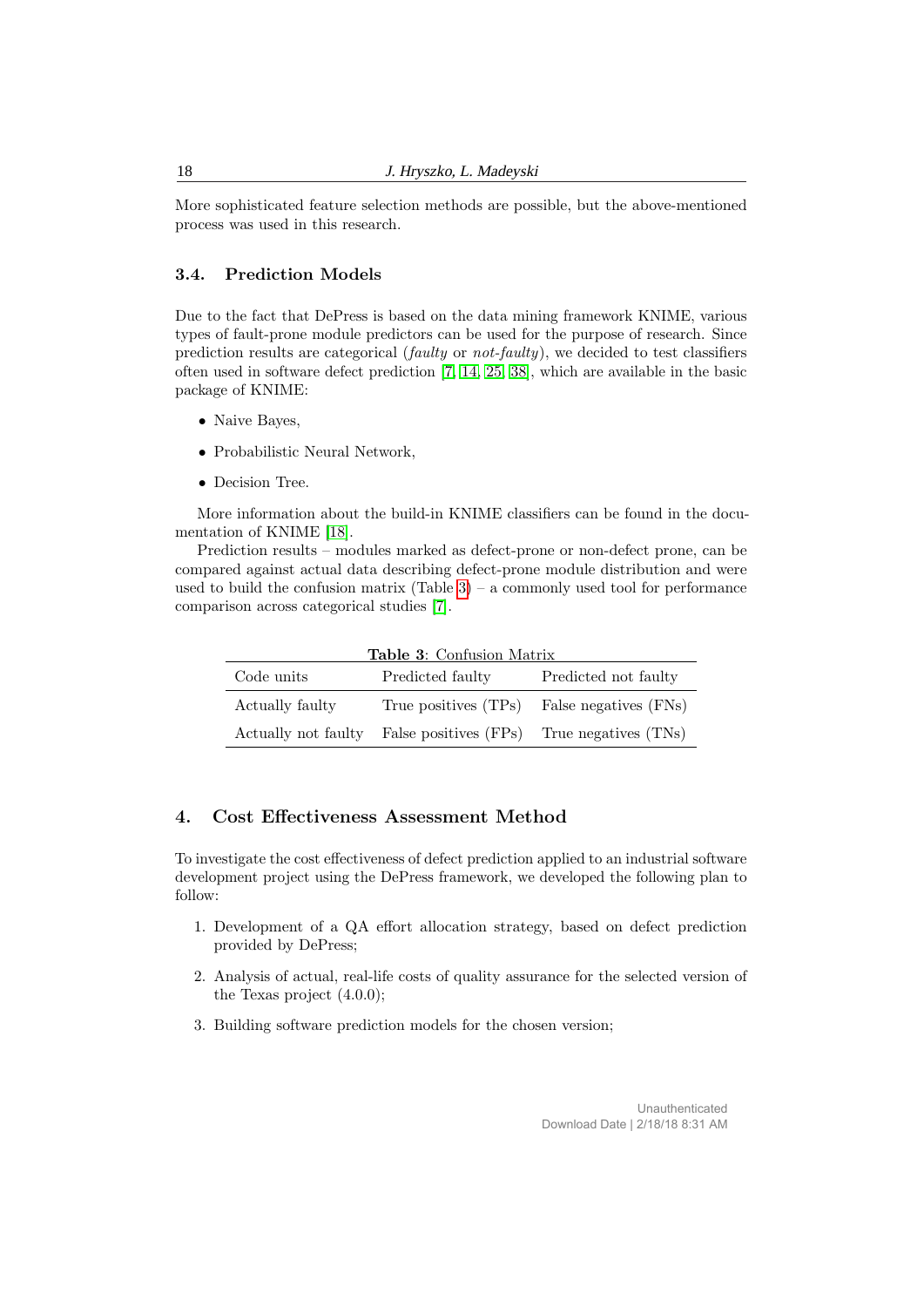- 4. Selection of the highest prediction F-measure and the corresponding recall measure;
- 5. Usage of an effort allocation strategy, based on the prediction effectiveness characterized by recall, to simulate a prediction-based quality assurance scenario;
- 6. Results analysis.

#### <span id="page-12-0"></span>4.1. Quality Assurance Effort Allocation Strategy

In the case investigated (the version 4.0.0 of the Texas software), developers agreed that all the modules that caused two and more registered defects are considered to be "high risk" modules. These modules accounted for 22.4% of all modules and were responsible for 80.36% of all registered defects and the aim was to eliminate the maximum number of software defects using the available resources within a limited time period. A similar distribution of defects in the software modules was observed by different authors [\[6,](#page-24-6) [33,](#page-26-11) [36\]](#page-27-10) and can be interpreted as the Pareto principle existence in software quality. Additionally, in 1976 Boehm argued that defect fixing costs are the more expensive the later defects are removed [\[4\]](#page-24-7). That observation, which is widely called Boehm's Law [\[6\]](#page-24-6), results in another important consequence of smart quality assurance efforts allocation: the earlier the QA actions will take place, the better it is from the perspective of the software development project's budget.

Considering the above facts, we proposed a strategy which would use the prediction model to indicate as much as possible of the mentioned "high risk" software modules  $(22.4\%$  in our case) responsible for most of the defects  $(80.36\%$  in our case), therefore helping to integrate as much as possible the QA efforts into the implementation phase of the software development, while defect fixing cost is still relatively low. Such an approach should ideally decrease the total cost of defect fixing in the project and generate savings for the total project's budget [\[39\]](#page-27-11).

If we denote  $M_{total}$  as the total number of testable software modules and  $H_{total}$  as the total number of discoverable defects, we can say that, in the project we analyzed, approximately  $0.8H_{total}$  comes from approximately  $0.22M_{total}$ .

The impact of the prediction effectiveness on the overall effort allocation strategy can be reflected by using the *recall* measure  $(Rec)$  – the proportion of code units predicted as defective that were actually defective [\[49\]](#page-28-0):

$$
Rec = \frac{TPs}{TPs + FNs} \tag{1}
$$

We can expect that:

$$
0 < Rec < 1\tag{2}
$$

Where Rec is the measured recall value corresponding to highest possible F-measure of defect prediction performed using the DePress framework with default settings [\[21\]](#page-25-0). Then, the expected number of predicted modules  $M_i$ , responsible for 80% of discoverable defects, should be:

$$
M_i = 0.22 \times Rec \times M_{total}
$$
\n<sup>(3)</sup>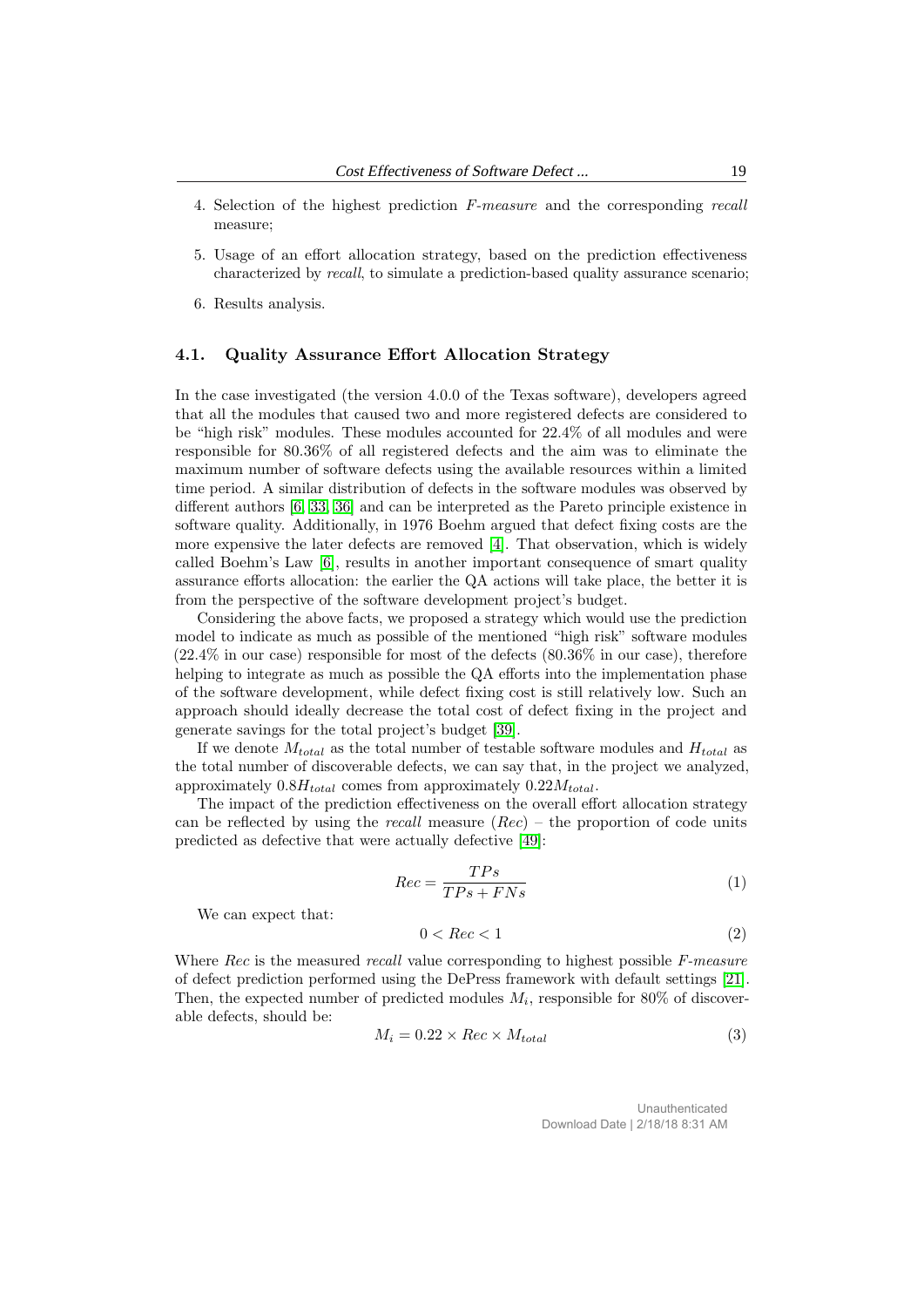Accordingly, we should expect that if the machine learning mechanism will be able to point out the "high risk"  $22\%$  of software modules with the measured recall  $(Rec)$ . the number of defects which can be avoided by allocation of the best quality assurance efforts on the implementation phase, shall be:

<span id="page-13-0"></span>
$$
H_1' = 0.8 \times Rec \times H_{total} \tag{4}
$$

Number of defects expected to be detected in the implementation and maintenance phase of the project:

<span id="page-13-1"></span>
$$
H'_{2+3} = H_{total} - H'_{1}
$$
 (5)

#### 4.1.1. Return on Investment

To investigate if the DePress usage will pay off, we will use Return on Investment (ROI) [\[26\]](#page-26-3):

<span id="page-13-5"></span>
$$
ROI = \frac{Benefit - Investment}{Investment}
$$
 (6)

If the investment will not pay off, ROI is negative, otherwise positive. In our evaluation of defect prediction cost-effectiveness we will focus on potential benefits that method will generate:

<span id="page-13-3"></span>
$$
Benefit = C_{total} - C'_{total} \tag{7}
$$

Where  $C'_{total}$  is the simulated total quality assurance cost in the project with defect prediction applied, and  $C_{total}$  is the actual QA cost in the project, without defect prediction.

Investment is defined as the total cost of introduction of defect prediction. Moreover,  $NetReturn$  is calculated as  $Benefit$  reduced by  $Investment$ :

<span id="page-13-4"></span>
$$
NetReturn = C_{total} - (C'_{total} + Investment) = Benefit - Investment
$$
 (8)

#### 4.1.2. Benefit Cost Ratio

To analyze potential benefits from the usage of defect prediction, we will use the Benefit Cost Ratio (BCR) [\[26\]](#page-26-3):

<span id="page-13-2"></span>
$$
BCR = \frac{Benefit}{Investment}
$$
 (9)

Values larger than 1 for the BCR mean a monetary gain from the DePress based defect prediction usage, while values smaller than 1 mean denote a loss.

#### 4.2. Actual Project's Quality Assurance Costs

The Volvo Group policy did not allow us to publish the real costs of work invested in the project. For the purpose of research, we agreed that the man-hour cost of work by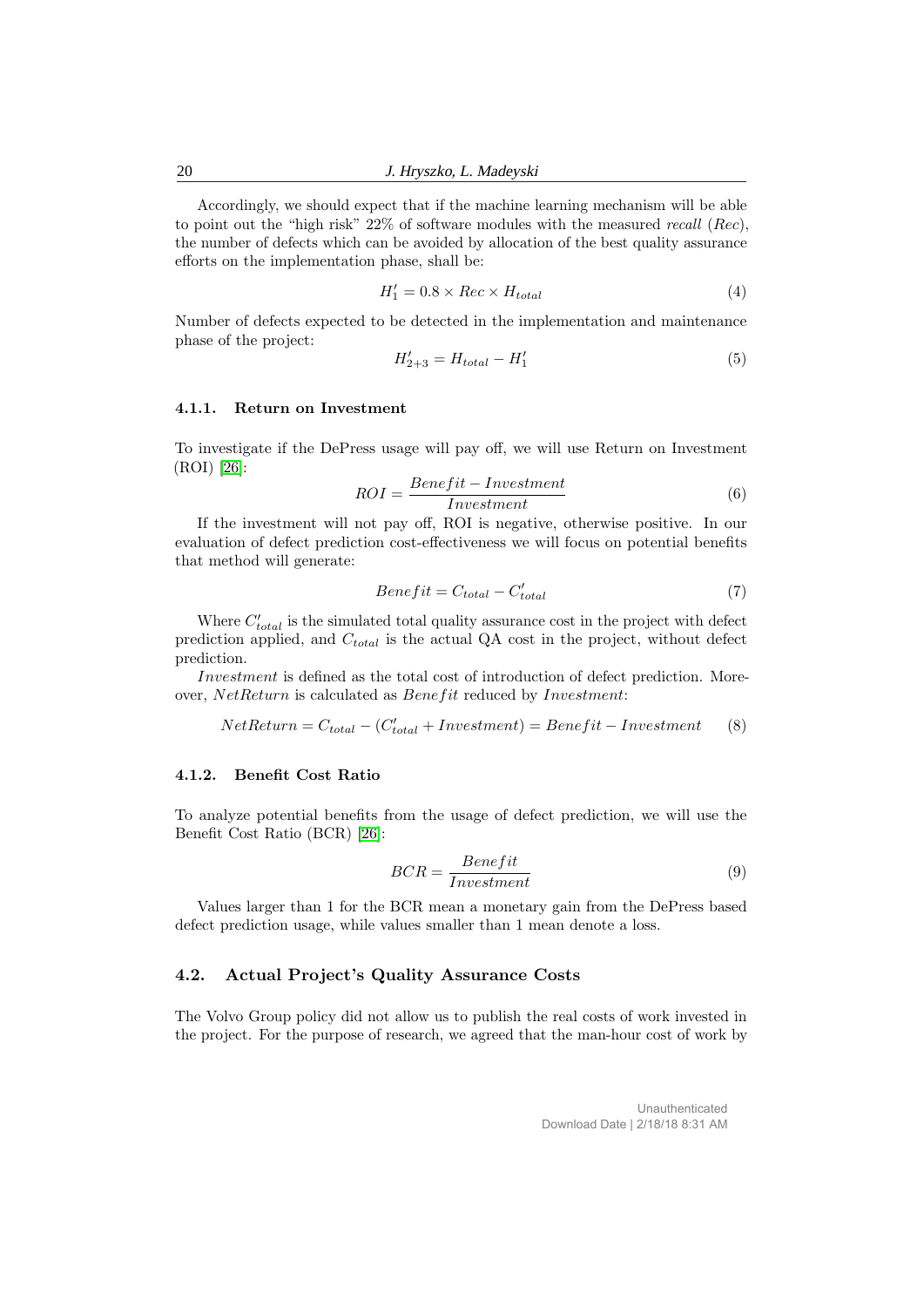a software developer  $C_d$  will be marked as:

$$
C_d = x \tag{10}
$$

In that case, the average man-hour cost of work by a software tester  $C_t$  shall be, calculated according to current labor market data rates [\[40\]](#page-27-12):

$$
C_t = 0.85x\tag{11}
$$

That means, that when a tester and a developer are working together on defect fixing during the implementation and maintenance phases of the project (not in the implementation phase), the average cost per man-hour should be:

$$
C_{d+t} = \frac{C_d + C_t}{2} = 0.925x\tag{12}
$$

Other costs, such as infrastructure and hardware, will remain constant for the real-life and alternative (prediction-based) scenario.

Time spent on project work was traced by every team member using the JIRA tool. As a result of analysis of that data, we could obtain an average of the total time spent on fixing a single defect for each considered phase of the project (Table [4\)](#page-14-0). The amount of time spent on quality assurance, together with the number of hours spent and number of defects fixed, divided by considered project phases, are shown in Table [5.](#page-15-0)

| Phase                            | 1.Implementation | 2. Testing | 3. Maintenance |
|----------------------------------|------------------|------------|----------------|
| Team members involved            | Developer        | Developer  | Developer      |
|                                  |                  | Tester     | Tester         |
| Average fixing time              |                  | 3          | 3              |
| per one defect                   |                  |            |                |
| [hours], $T$                     |                  |            |                |
| Assumed cost                     | $C_d$            | $C_{d+t}$  | $C_{d+t}$      |
| of man-hour                      |                  |            |                |
| $C_{hour}$                       |                  |            |                |
| Cost per one defect              | X                | 2.775x     | 2.775x         |
| $C_{defect} = T \times C_{hour}$ |                  |            |                |

<span id="page-14-0"></span>Table 4: Average defect fixing costs

According to the data in Table [5,](#page-15-0) the total number of defects discovered in version 4.0.0 is:

<span id="page-14-1"></span>
$$
H_{total} = \sum H_{phase} = 190 + 383 + 264 = 837
$$
 (13)

Accordingly, the total quality assurance cost is:

$$
C_{total} = \sum C_{phase} = 190x + 1063x + 733x = 1985x \tag{14}
$$

The ratio between defects fixed in testing and those fixed during the testing and maintenance phases is:

<span id="page-14-2"></span>
$$
\frac{H_2}{H_3} = \frac{383}{264} \approx \frac{3}{2}
$$
\n(15)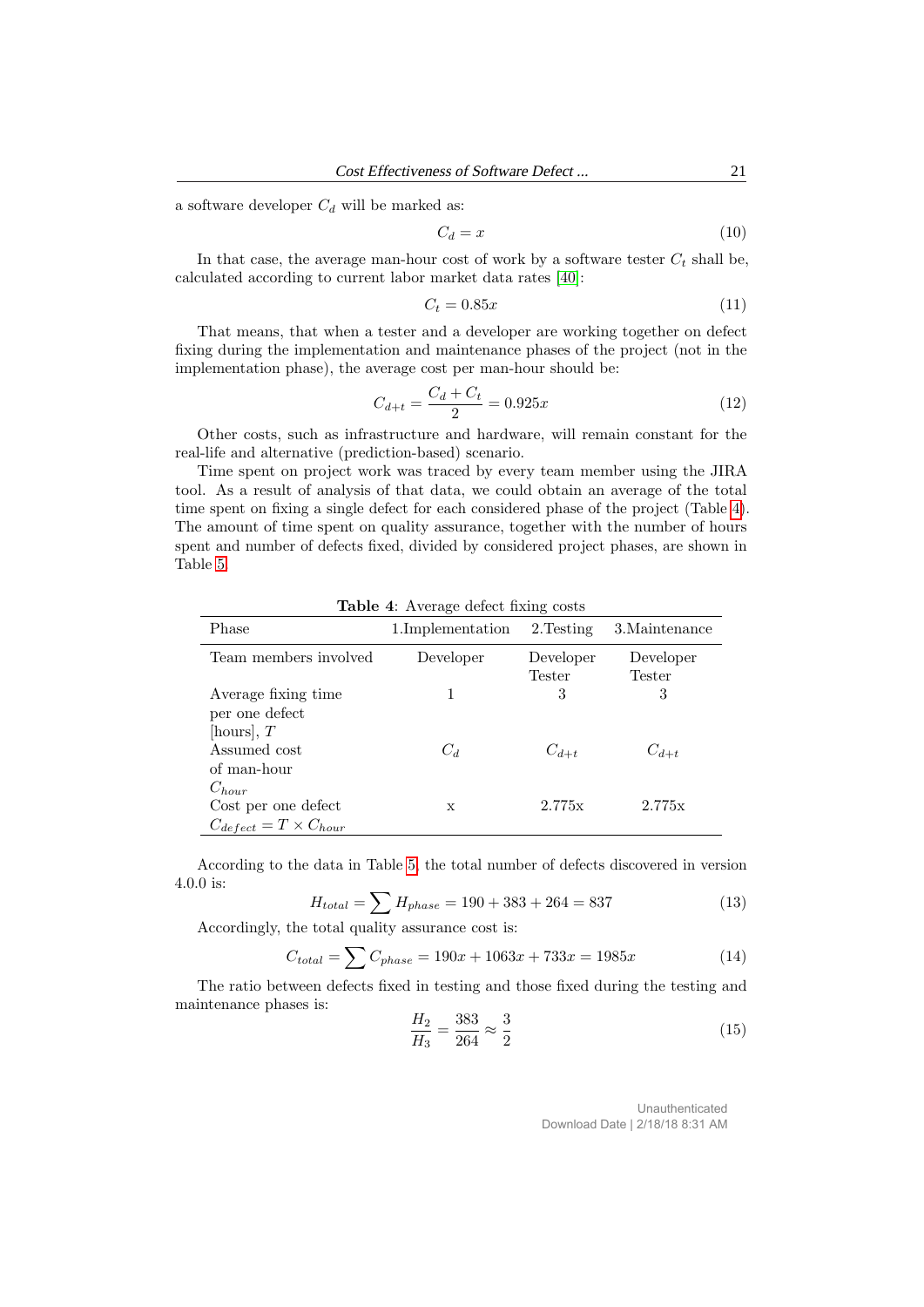| <b>Table 5:</b> Actual resources consumed on defect fixing |        |                            |  |  |  |
|------------------------------------------------------------|--------|----------------------------|--|--|--|
|                                                            |        | 3. Maintenance             |  |  |  |
| 190                                                        | 383    | 264                        |  |  |  |
|                                                            |        |                            |  |  |  |
| X                                                          | 2.775x | 2.775x                     |  |  |  |
|                                                            |        |                            |  |  |  |
| 190x                                                       | 1063x  | 733x                       |  |  |  |
|                                                            |        |                            |  |  |  |
|                                                            |        | 1.Implementation 2.Testing |  |  |  |

<span id="page-15-0"></span>Table 5: Actual resources consumed on defect fixing

# 4.3. Model Construction and Prediction

To create a prediction model that will be able to classify new source code, a machine learning process must be performed using training data already categorized respectively, and taken from an earlier version of the program, in which the area of "high risk" can be easily identified by investigating which code areas were changed most because of defect fixes. In the case of the Texas Project we used the previously described method, that all of the source code changes caused by fixing defects, were labeled with unique defect identifiers, which were recorded in the software responsible for managing defects in the project. Both, version control system, and defect tracker application used in the project make it possible to obtain the desired data by exporting it to a file. The DePress framework consists of appropriate modules allowing for conversion of the data from both those programs to a universal internal format. Log entries from the repository, take into account all changes in the source code. All recorded changes resulting from defect fixes, are recognized by the module Marker Parser. These entries are then compared with data from the defect management system by the module *Issues per Artefact* (Figure [4\)](#page-16-0). The effect of this module's usage are statistics describing the frequency of code changes resulting from defect fixes for each of the code modules. Due to this comparison it is easy to recognize the most defective areas which are known to be "high risk". In the case investigated (version 4.0.0), as an area of "high risk", we pointed out all the modules that have to be modified to be able to fix two or more registered defects. These modules accounted for 22.4% of all modules and were responsible for 80.36% of all registered defects.

Code metrics collected for each code module were classified in accordance with the applied approach – "high risk" modules were marked as "1" and those not belonging to this group as "0". Ratio of modules labeled as "1" to those labeled as "0" was 1 : 15.52, which indicates a class imbalance problem.

Categorized data was divided into two equal sets by stratified sampling. One of the sets was stored for validation of created prediction models, the second was used for preparation of samples based on three selected classifiers – Naive Bayes, Decision Tree and Probabilistic Neural Network.

For each classifier, four different experimental setup preparations were possible, thanks to the module-based architecture of the DePress tool: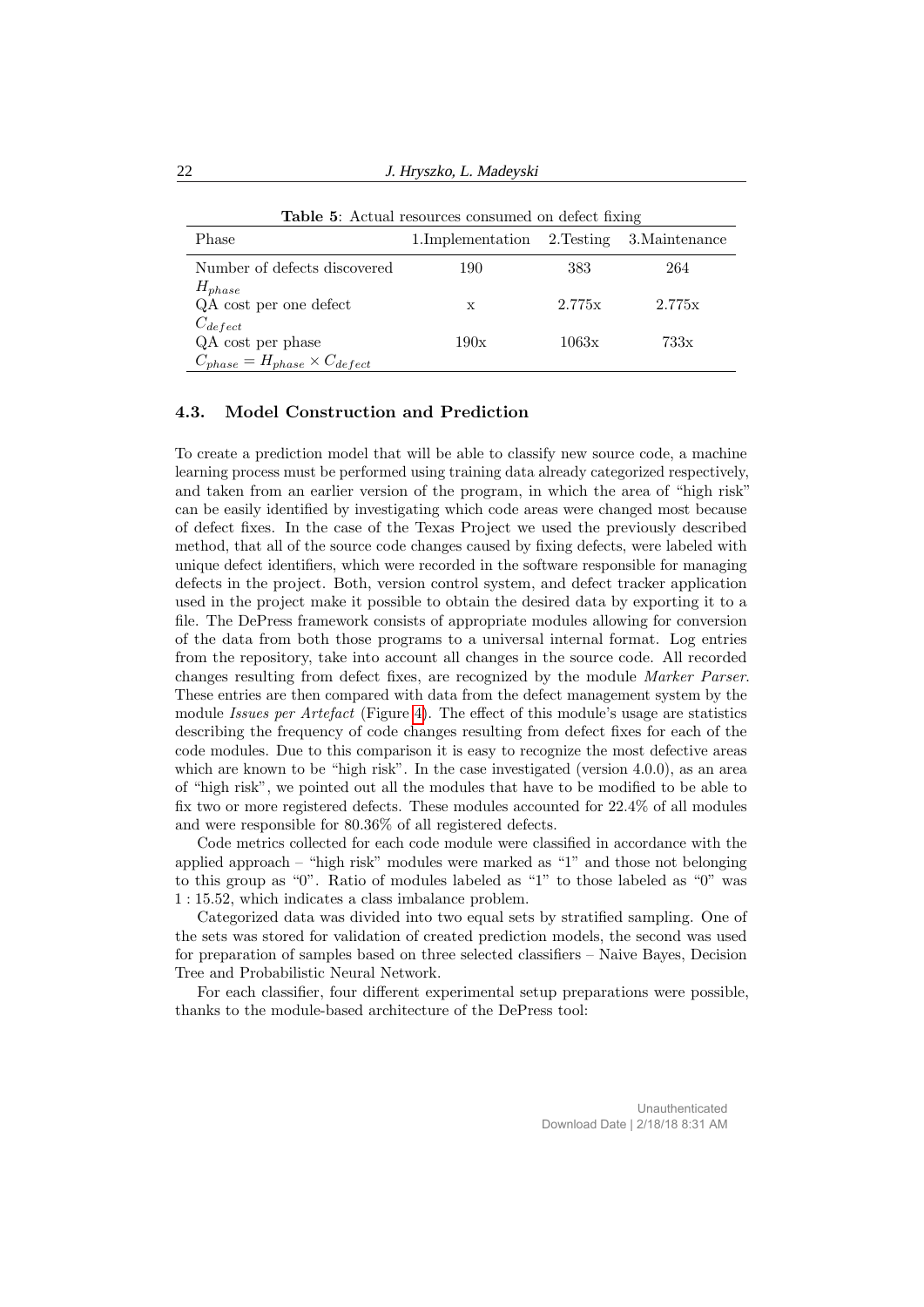

<span id="page-16-0"></span>Figure 4: Workflow for combining defect and code change information

- Without feature selection, with class imbalanced dataset,
- Without feature selection, with class balanced dataset,
- With feature selection, with class imbalanced dataset,
- With feature selection, with class balanced dataset.

When needed, feature selection was carried out by KNIME's functionality presented in Section [3.3](#page-9-1) and class balance was achieved by using mechanism presented in Section [3.2.](#page-8-1)

## <span id="page-16-2"></span>4.4. The Highest F-measure Value and the Corresponding Recall

<span id="page-16-3"></span>Using the approach described in the previous section, defect prediction was performed and its F-measure collected (see Table [6\)](#page-17-0) for all experimental setups, classifiers and samples. The best prediction results (the highest F-measure values) were obtained for the balanced class sample, slightly better with the feature selection step. Hence, we are able to answer  $\textbf{RQ1}$ : The highest F-measure (based on the Naive Bayes algorithm) was 0.766. The corresponding *recall* was:

<span id="page-16-1"></span>
$$
Rec = 0.783\tag{16}
$$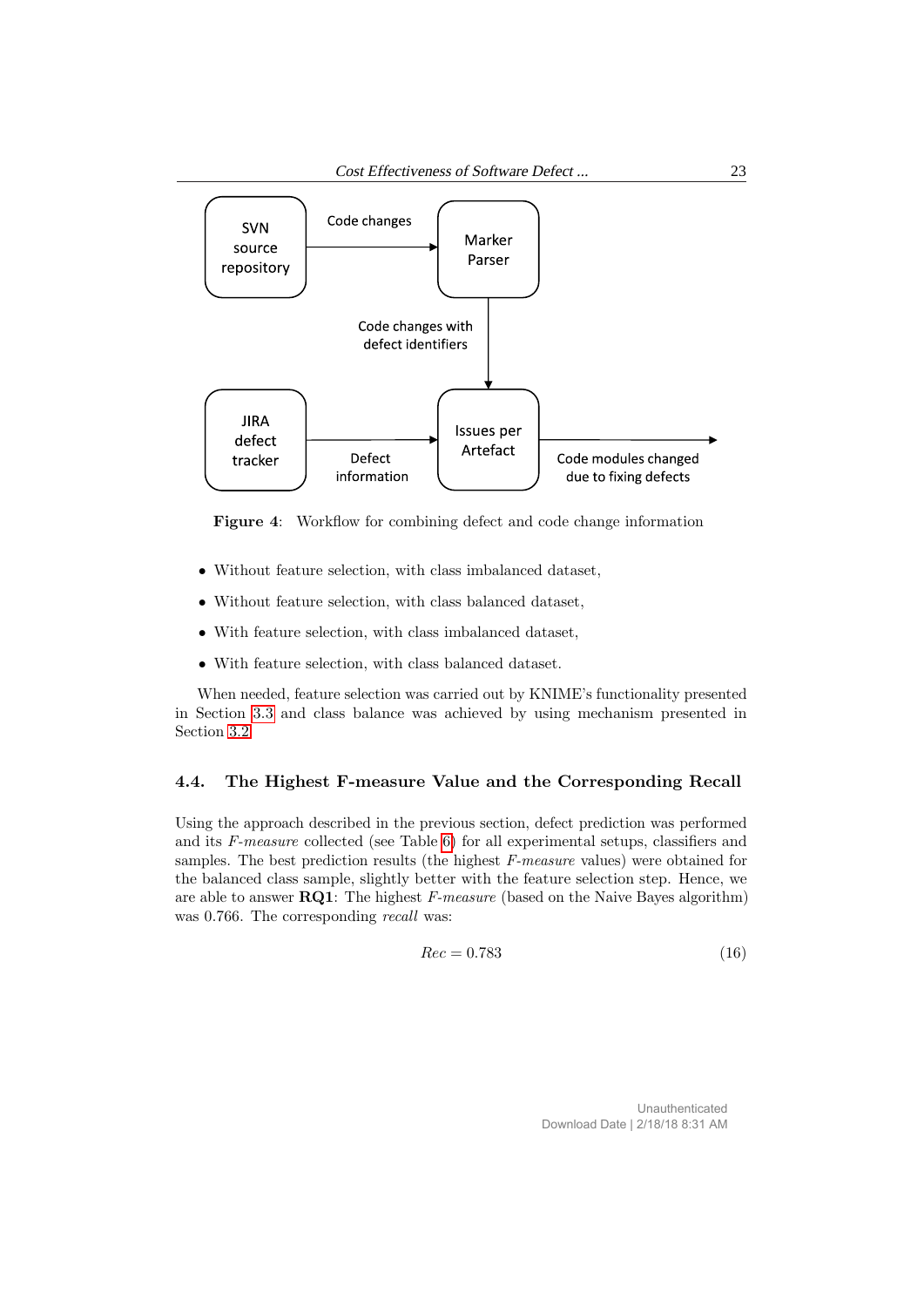| Classifier                                |                    | Without Feature Selection | With Feature Selection |                  |  |  |
|-------------------------------------------|--------------------|---------------------------|------------------------|------------------|--|--|
|                                           | Class<br>Imbalance | Class<br>Balance          | Class<br>Imbalance     | Class<br>Balance |  |  |
| Naive<br>Bayes                            | 0.409(0.237)       | 0.783(0.621)              | 0.318(0.412)           | 0.783(0.766)     |  |  |
| Decision<br>Tree                          | 0.273(0.279)       | 0.682(0.667)              | 0.227(0.357)           | 0.652(0.682)     |  |  |
| Probabilistic<br>Neural<br><b>Network</b> | 0.091(0.167)       | 0.783(0.72)               | 0.136(0.24)            | 0.783(0.74)      |  |  |

<span id="page-17-0"></span>

|               | <b>Table 6:</b> Prediction results: Recall and F-measure (in brackets) values for all experi- |  |  |  |  |  |
|---------------|-----------------------------------------------------------------------------------------------|--|--|--|--|--|
| mental setups |                                                                                               |  |  |  |  |  |

# 4.5. Prediction-based costs simulation

For the purpose of cost simulation in this scenario, where defect prediction is introduced to the project using the DePress framework, we assumed that:

- The total number of discoverable defects in version  $4.0.0$  (see Equation  $(13)$ ) is a constant value;
- The defects distribution among the code is preserved;
- Average fixing cost per one defect (see Table [4\)](#page-14-0) is also true for the considered scenario;
- Information on location of "high risk" software modules, with *recall Rec*, will be available in the implementation phase of the project;
- The ratio between defects fixed in testing and those fixed during the maintenance phase (see Equation [\(15\)](#page-14-2)) is preserved.

Considering the recall value for best prediction achieved (characterized by the highest F-measure value) for version 4.0.0 as a result of the prediction models development (Equation [\(16\)](#page-16-1)) and the total number of discovered defects in that version (Equation [\(13\)](#page-14-1)), based on the proposed strategy (Equation [\(4\)](#page-13-0)) we should expect, that the number of software defects which can be solved by allocation of the best quality assurance practices in the implementation phase of the project is:

<span id="page-17-1"></span>
$$
H_1' = 0.8 \times 0.783 \times 837 = 524 \tag{17}
$$

Regarding the number of defects which are expected to be found in testing and maintenance phases of the project (Equation [\(5\)](#page-13-1)):

$$
H'_{2+3} = 837 - 524 = 313\tag{18}
$$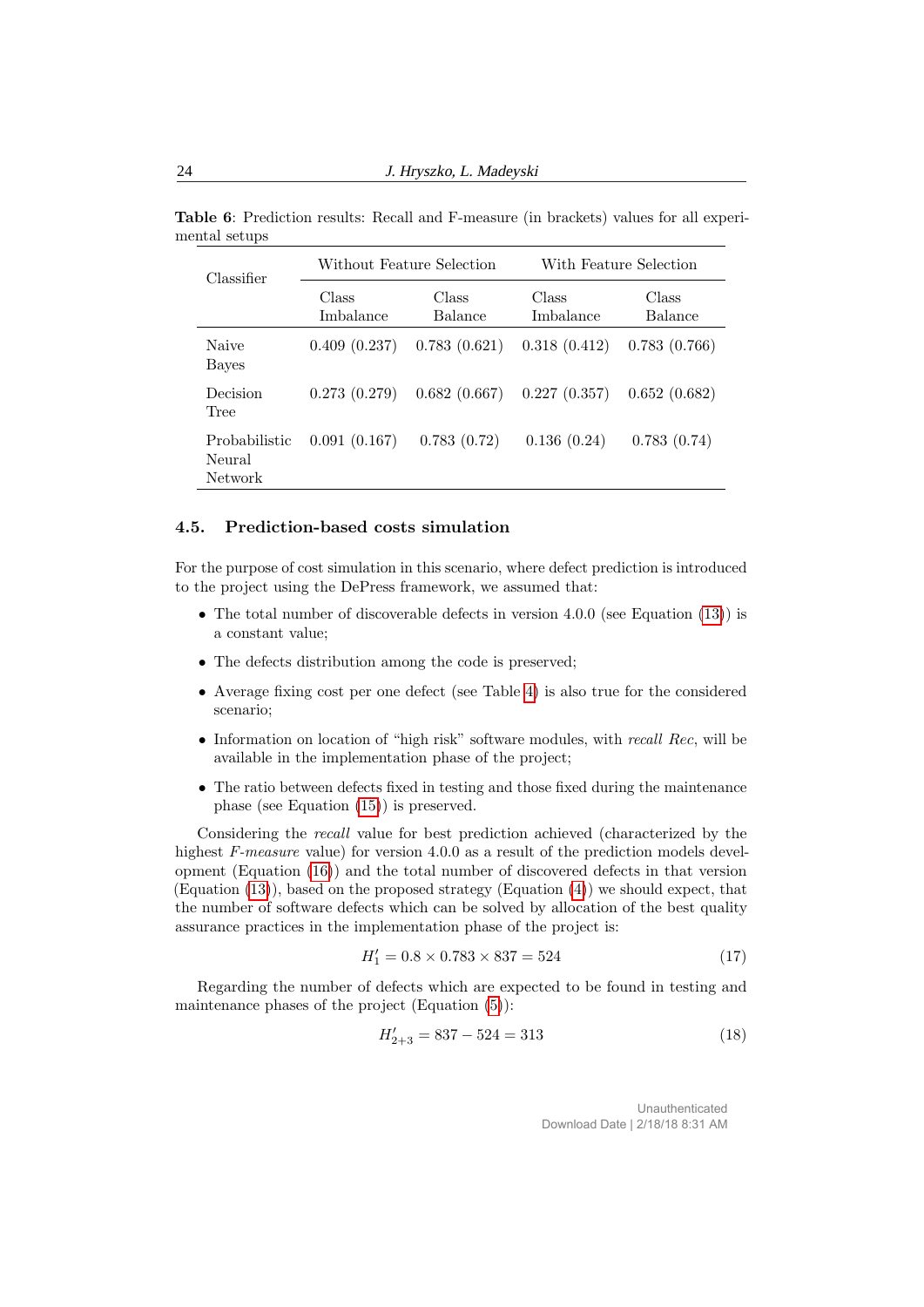| <b>Table 7:</b> Simulated QA costs, with defect prediction used |                             |        |                |  |  |
|-----------------------------------------------------------------|-----------------------------|--------|----------------|--|--|
| Phase                                                           | 1.Implementation 2. Testing |        | 3. maintenance |  |  |
| Number of defects fixed<br>$H'_{phase}$                         | 524                         | 188    | 125            |  |  |
| QA cost per one defect<br>$C_{defect}$                          | X                           | 2.775x | 2.775x         |  |  |
| QA cost per phase                                               | 524x                        | 522x   | 347x           |  |  |
| $C'_{phase} = H'_{phase} \times C_{defect}$                     |                             |        |                |  |  |

<span id="page-18-0"></span>Table 7: Simulated QA costs, with defect prediction used

As we assumed that ratio in Equation [\(15\)](#page-14-2) is preserved, the number of defects which are expected to be found in the project's testing phase is:

$$
H_2' = 313 \times 0.6 = 188\tag{19}
$$

Accordingly, the number of defects expected to be found in the maintenance phase is:

$$
H_3' = 313 \times 0.4 = 125\tag{20}
$$

Considering values  $H_2$  and  $H_3$ , we simulated quality assurance costs assuming that the machine learning mechanism will be able to point out the "high risk" 22% of software modules with the measured *recall* (Equation  $(16)$ ), and the best quality assurance efforts will be allocated to the implementation phase to avoid the calculated number of defects (Equation [\(17\)](#page-17-1)). Results of that simulation are presented in Table [7.](#page-18-0)

Total quality assurance cost in this scenario will be:

$$
C'_{total} = \sum C'_{phase} = 524x + 522x + 347x = 1393x \tag{21}
$$

## 4.6. Cost of investment

Costs of defect prediction introduction were calculated as the sum of such elementary costs:

- Tool acquisition and installation costs,
- Training time costs,
- Data collection cost,
- Defect prediction preparation cost.

Tool acquisition and installation costs of the case investigated shall be considered as zero costs. In Volvo's organization, DePress is freely available via an internal application installation system called FAROS<sup>[3](#page-18-1)</sup>. DePress can be ordered and installed on user's computers without any additional costs for the project.

<span id="page-18-1"></span> ${}^{3}$ It is also available as an open source project (<http://depress.io>).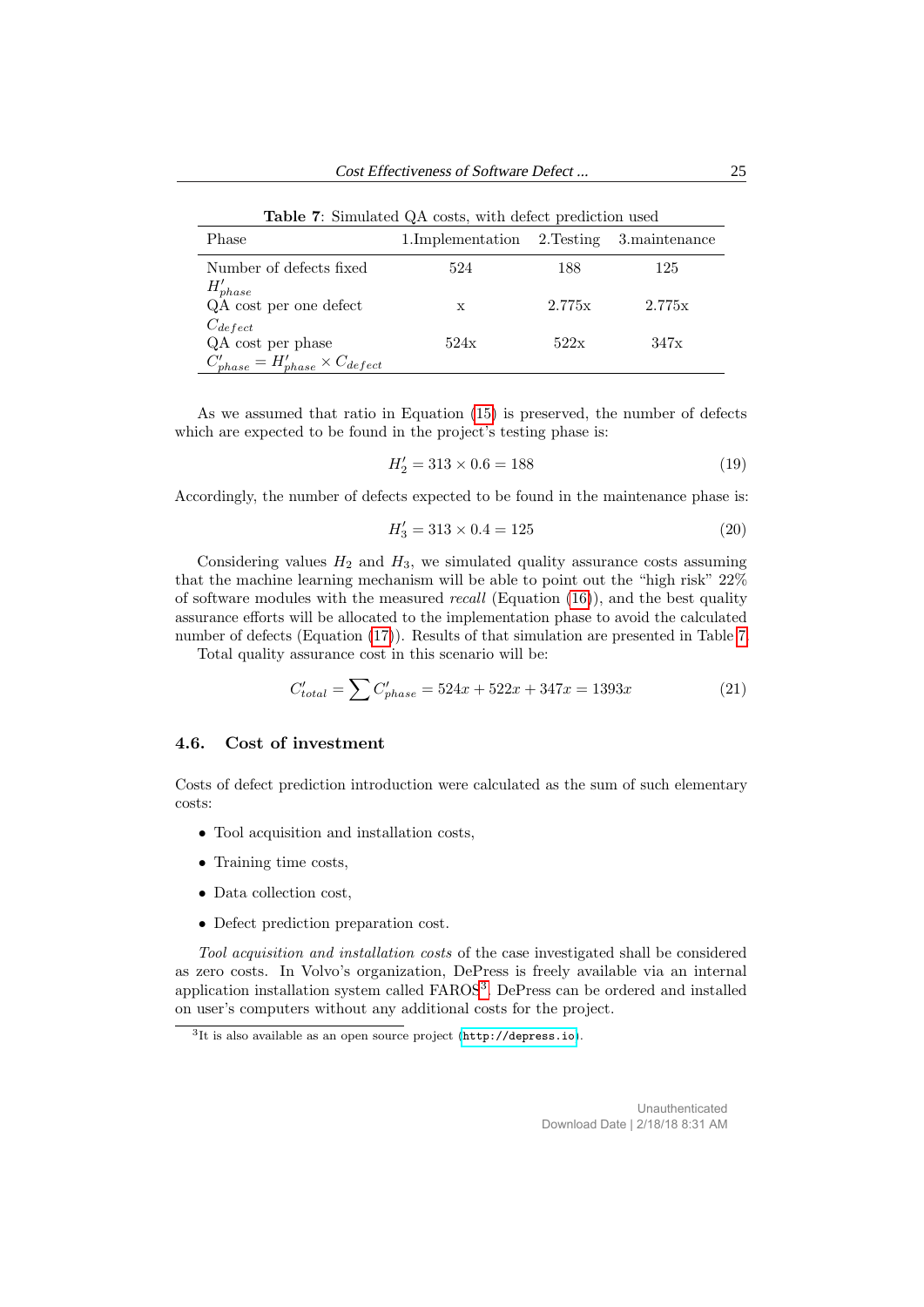Training time costs – support of DePress and defect prediction is handled by their internal Development & Runtime Support organization, which is already pre-paid by project, whether such a tool and technology will be used or not. Due to that fact, any training cost is reduced to the cost per man-hour for a person appointed to perform defect prediction process. After measuring time spent on training of a single person, we can state that: if a person responsible for defect prediction already has minimum background in software development, she or he needs to spend a maximum of 4 hours on training, 1-2 hours of general introduction plus another 1-2 hours of training in prediction preparation.

Data collection cost is mostly the man-hour cost of exporting the proper data from data sources and code metrics generation for two selected versions. Data export will not take more that one man-hour and in most cases that activity should take no more than a few minutes. Alternatively, direct-connection nodes available in DePress can be used to get the required data in real-time. For code metrics collection purposes using *Eclipse Metrics* plugin, software need to be build locally, which include  $-\text{downloading}$ software version from the remote repository, local build and XML metric files collection. After measuring time spent on that activity, we found that it took no more than 2 man-hours.

Defect prediction preparation cost is the man-hour cost of defect prediction workflow preparation using the DePress tool. As generic workflows (for most technologies used in the organization) are pre-installed with the DePress tool, only correction actions are expected, if any. Results of time measurement say that preparation of a proper DePress workflow should not take more than one man-hour.

<span id="page-19-0"></span>

| <b>Table 8:</b> Defect Prediction Investment Costs |               |           |  |  |
|----------------------------------------------------|---------------|-----------|--|--|
| Activity                                           | Time required | Cost      |  |  |
|                                                    | hours         | man-hours |  |  |
| DePress tool acquiring<br>and installation costs   | $\theta$      | 0         |  |  |
| Training time costs                                | 4             | 4x        |  |  |
| Data collection cost                               | 3             | 3x        |  |  |
| Defect prediction preparation cost                 |               | X         |  |  |
| TOTAL (Investment)                                 | 8             | 8x        |  |  |

Summary of investment costs is presented in Table [8.](#page-19-0)

# 4.7. Results Analysis

Here, with respect to research questions  $\bf RQ2$  and  $\bf RQ3$ , we summarize the results of our simulation (research question RQ1 was answered in Section [4.4\)](#page-16-2).

RQ2: How cost effective is defect prediction using the DePress framework, in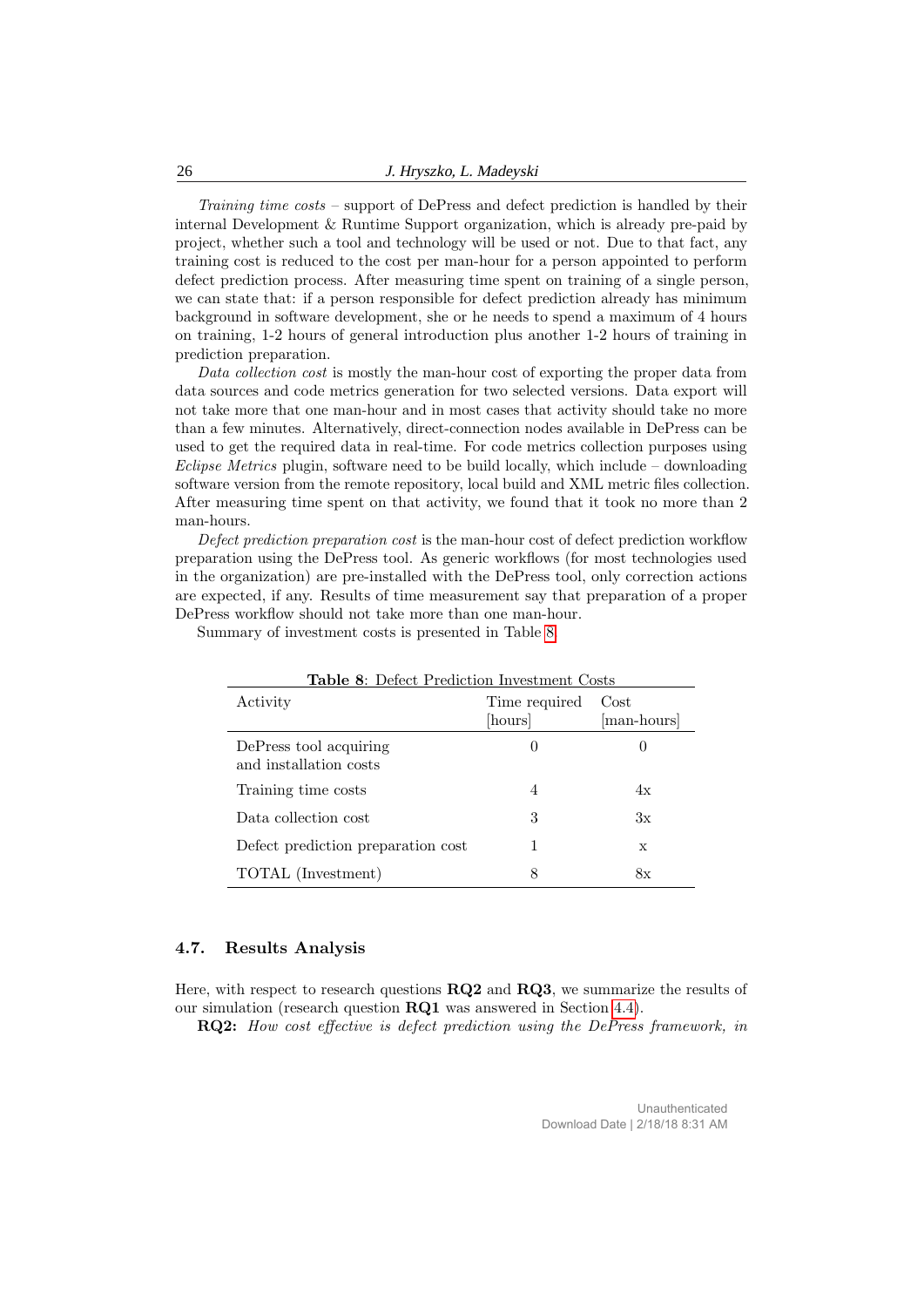the default configuration, for defect prediction in an industrial software development project?

As shown in Table [8,](#page-19-0) the expected total investment cost of the DePress tool-based defect prediction application in software development project is:

<span id="page-20-1"></span>
$$
Investment = 8x \tag{22}
$$

Benefit Cost Ratio [\(9\)](#page-13-2) calculated using [\(7\)](#page-13-3) and [\(22\)](#page-20-1) values:

$$
BCR = \frac{592x}{8x} = 74\tag{23}
$$

Such BCR value shows that we should expect a high monetary gain from the DePress tool usage for supporting quality assurance with defect prediction. Moreover,  $NetReturn$  (Equation  $(8)$ ) from the simulated defect prediction application is:

$$
NetReturn = 592x - 8x = 584x \tag{24}
$$

Answering research question  $RQ2$ , when the defect prediction application strategy proposed in Section [4.1](#page-12-0) is applied and recall of the prediction model will be 0.783, such an approach can result in reduction of final QA costs by almost 30%:

$$
1 - \frac{C'_{total}}{C_{total}} = 1 - \frac{1393x}{1985x} = 0.298
$$
 (25)

Such result can be achieved only after fixing 524 defects (Equation [\(17\)](#page-17-1)), what makes 62.6% of all the detectable defects, by effective use of quality assurance practices in the first, implementation phase of the project, on predicted "high risk" software modules. Graphical comparison of quality assurance costs – actual and simulated, with defect prediction introduced, is shown in Figure [5.](#page-21-0)

**RQ3:** Will usage of the DePress framework pay off for an industrial project?

Simulation shows, that we should expect  $Benefit$  (Equation [\(7\)](#page-13-3)) from the DePress usage in the project:

$$
Benefit = 1985x - 1393x = 592x \tag{26}
$$

Accordingly, expected Return on Investment [\(6\)](#page-13-5):

$$
ROI = \frac{592x - 8x}{8x} = 73\tag{27}
$$

<span id="page-20-0"></span>As ROI is positive, we can state that investment will pay off.

# 5. Threats to Validity

In this paper, defects are not distinguished according to their severity (minor, major, etc.) and we used a fixed, average fixing time value for each defect. Omitting the severity measure in defect prediction studies is a frequent practice [\[23\]](#page-26-12), however, it can be important when simulated QA cost calculation will be compared to real-life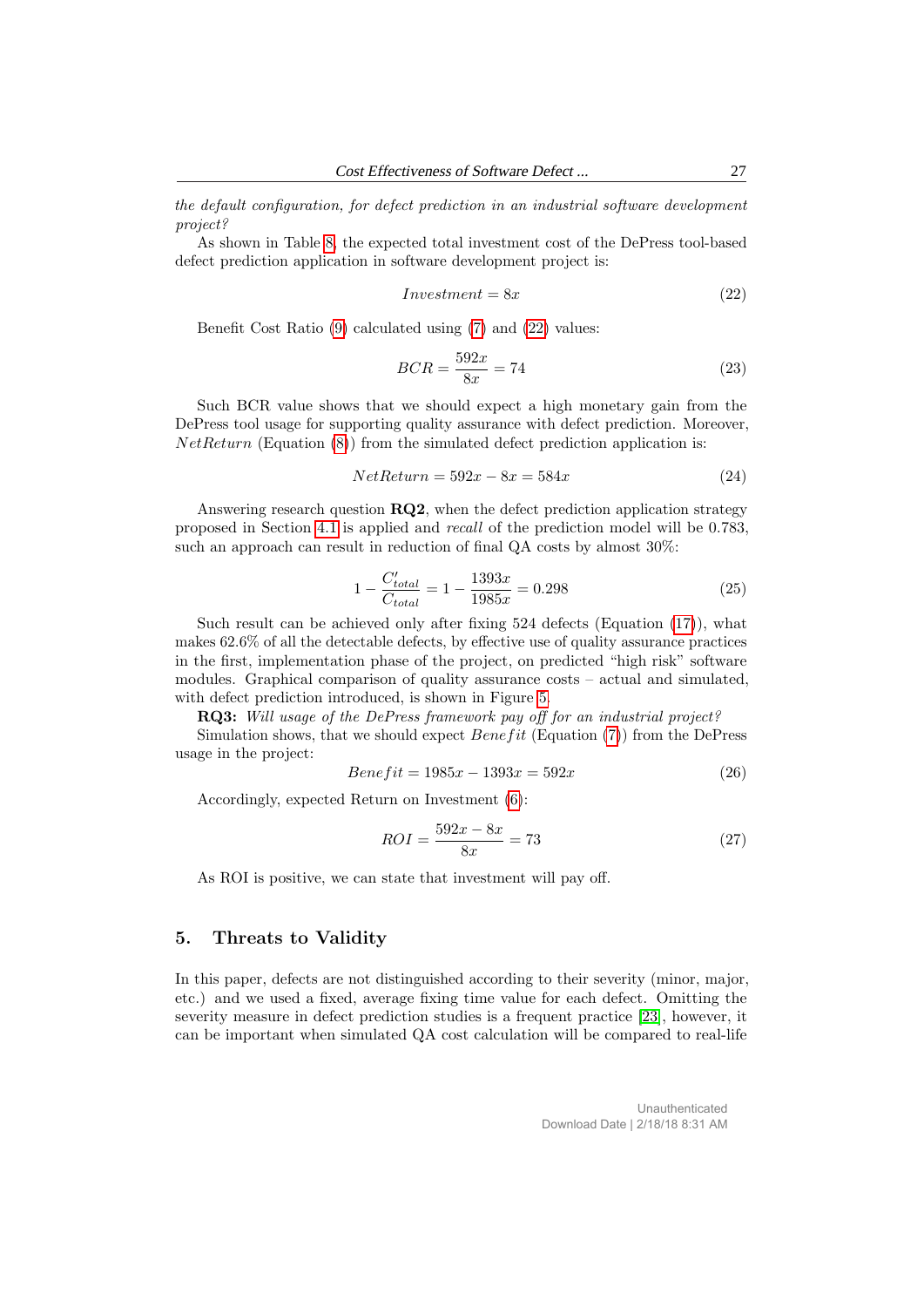

<span id="page-21-0"></span>Figure 5: Costs of quality assurance in considered project: actual compared to simulated, when DePress-based defect prediction is used

values. In our simulation we assumed equal severity for each defect, which is reflected in an equal, average cost (see Table [4\)](#page-14-0). However, when we apply the proposed effort allocation strategy into a real-life environment, we can deal with the situation, of when defects left undetected until the later phases of testing and maintenance that will be characterized by higher severities than defects resolved while within the implementation phase. Such a situation would negatively impact overall quality assurance costs, when DePress tool would be used for defect prediction purposes, in comparison to simulated values. Some of our assumptions, including those made in Section [4.5,](#page-16-3) may also constitute threads to validity. High CMM level ( $\geq$  3) of the software development process within an organization would allow to fulfill them easier.

In our simulation, quality assurance cost is calculated based on the number of defects expected to be fixed by QA efforts at each considered phase, multiplied by the average cost to fix a single defect, based on actual project data. Then, simulated costs are compared to actual costs. Rahman et.al. [\[34\]](#page-26-13) argue, that a more efficient way of comparing quality assurance efforts, when the defect prediction models are involved, is by a comparison of AUCEC (Area Under Cost Efficiency Curve) values [\[1\]](#page-24-8). The approach followed in our paper was motivated by the fact that the comparison of cost values (actual and simulated) is considered to be more readable by our business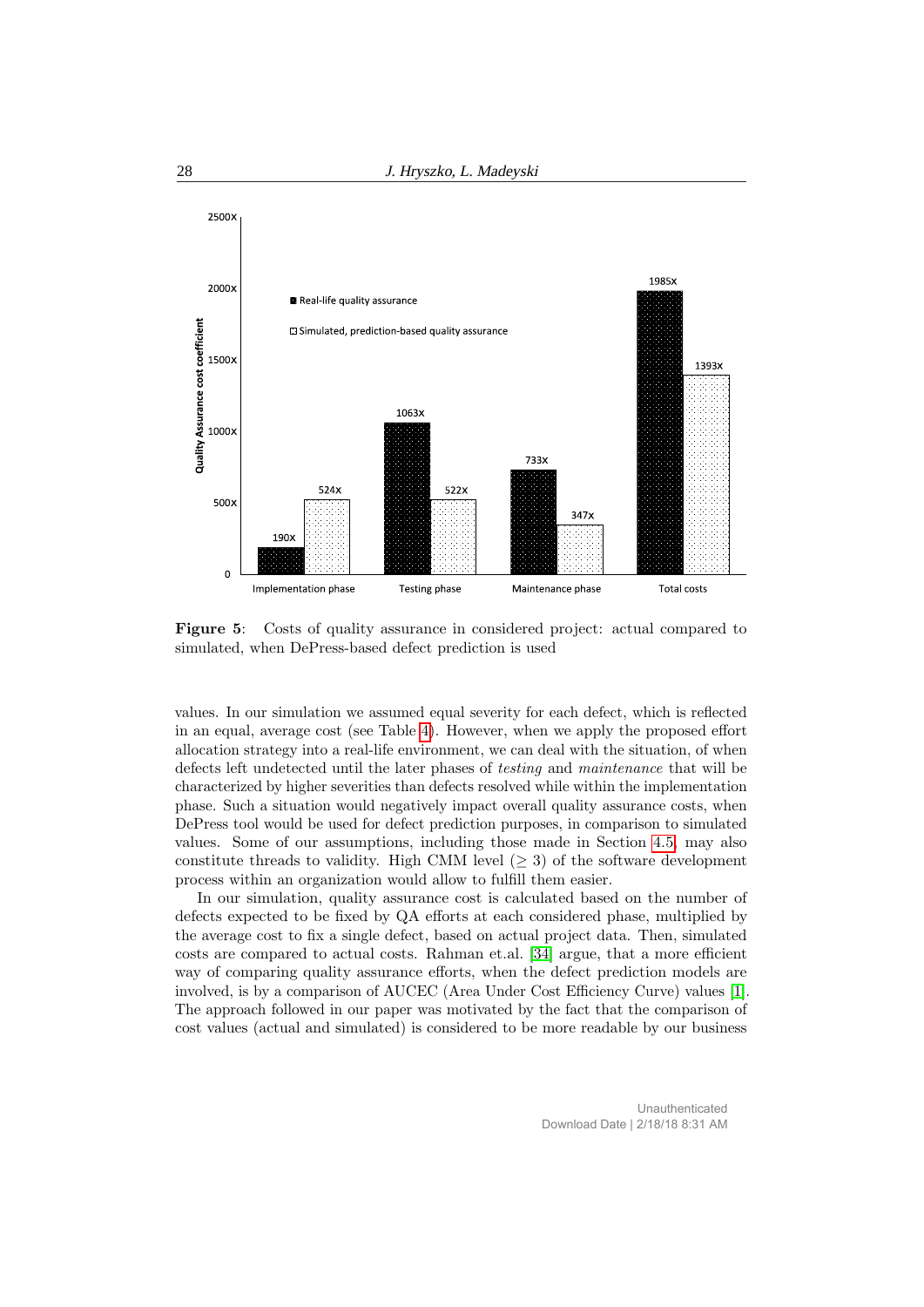stakeholders.

In this paper, we do not consider any costs not traced by the JIRA system. There was no technical possibility to obtain cost information on quality assurance actions taken outside the project's team during the maintenance phase, an example being the service desk team responsible for contact with an end user, who found a new defect in the maintenance phase.

For the purpose of simulation, we used the same initial conditions as in an actual project. There were alike number of detectable defects as well as a similar ratio between defects fixed in testing phase and those fixed in the maintenance phase [\(5\)](#page-13-1). In the actual defect prediction using the proposed effort allocation strategy, we should expect that the aforementioned conditions would be different, for example if the actual application will consider different software version and/or development project.

<span id="page-22-0"></span>It is worth emphasizing that one chosen project in one company (Volvo Group) does not confirm the advantages of the presented approach from the statistical point of view.

# 6. Discussion and Conclusions

Cost effectiveness within the simulated scenario is strictly related to the quality of prediction when measured with recall (Rec). Based on the simulation presented, it is possible to calculate the *NetReturn* of using a proposed quality assurance effort allocation strategy for a series of defect prediction recall values (solid line on Figure [6\)](#page-23-0). In such a way, we can observe how  $NetReturn$  depends on  $Rec$  in terms of the proposed QA effort allocation strategy. However, any NetReturn coefficient values for Rec lower than 0.5 should not be considered, as below that point, the efficiency of defect prediction is similar to that of random guessing.

One can argue, that it is improper for one to assume, that it is possible for programmers to predict and fix 78% of all detectable defects while still in the implementation phase, only due to the fact that code parts actually responsible for these defects are known the developers, thanks to defect prediction. Please notice, that in our simulation we considered only defects actually fixed by programmers. The only difference is that in the actual project (not in simulation), more defects were found by testers and end-users during the testing and maintenance project phases, which caused higher average defect fixing costs in these phases. Nevertheless, the defects were finally fixed by the developers. Moreover, we could go a step further and modify our effort allocation strategy to use DePress for prediction model creation, aimed at finding code responsible for 100% of all detectable defects. In such a case, the relation between the expected number of defects fixed in the implementation phase, and prediction recall would be:

$$
H_1' = Rec \times H_{total} \tag{28}
$$

Theoretically, in such a case we can expect that the  $NetReturn$  value should be even higher than calculated based on the proposed strategy (dotted line on Figure [6\)](#page-23-0). However, as the proposed effort allocation strategy is based on the Pareto principle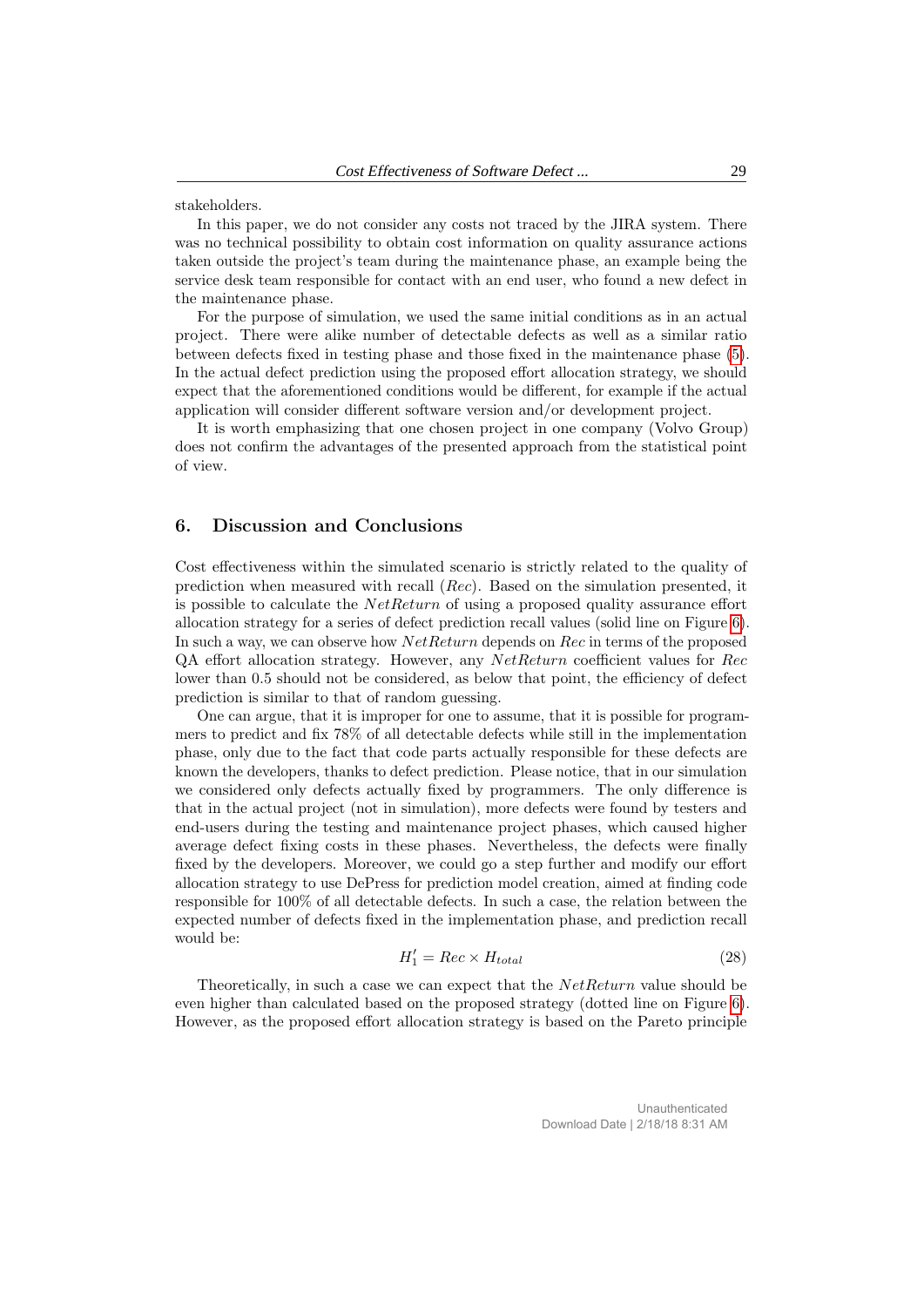

<span id="page-23-0"></span>Figure 6: NetReturn coefficient depending on recall value

(only 20% of code is responsible for 80% of defects), we should consequently expect that to find and remove the remaining 20% of defects, an additional 80% of code would need to be inspected, respectively. In such a scenario, by covering even 100% of code by all necessary precautions to remove every detectable defect may cost significantly more than the actual, real quality assurance in the considered project version (4.0.0). We expect that the remaining approximately 20% of detectable defects can be effectively found and removed during further phases of the project, such as in testing phase, with better cost effectiveness, than with comprehensive quality assurance works during implementation phase, focused on finding and eliminating 100% of detectable defects.

In industrial software development projects, defect fixing consumes a significant amount of time and resources. By using the defect prediction technique, project members can obtain information on possible defect-prone elements of the software, before defects will occur, to optimally plan their quality assurance process. What is proposed in this paper, is a simple effort allocation strategy which is based on the DePress framework-driven defect prediction, the Pareto principle and the Boehm's Law, and which eliminates most of the quality assurance work during maintenance project's phase. Such an approach significantly increases quality assurance costs in implementation phase, however overall, QA costs will decrease (see Figure [5\)](#page-21-0) in comparison to actual, real-life costs observed in the investigated project, as significantly less discoverable defects are left to be fixed in later phases, where, according to Boehm's Law, defect-fixing costs are considerably higher. At the same time, we need to mention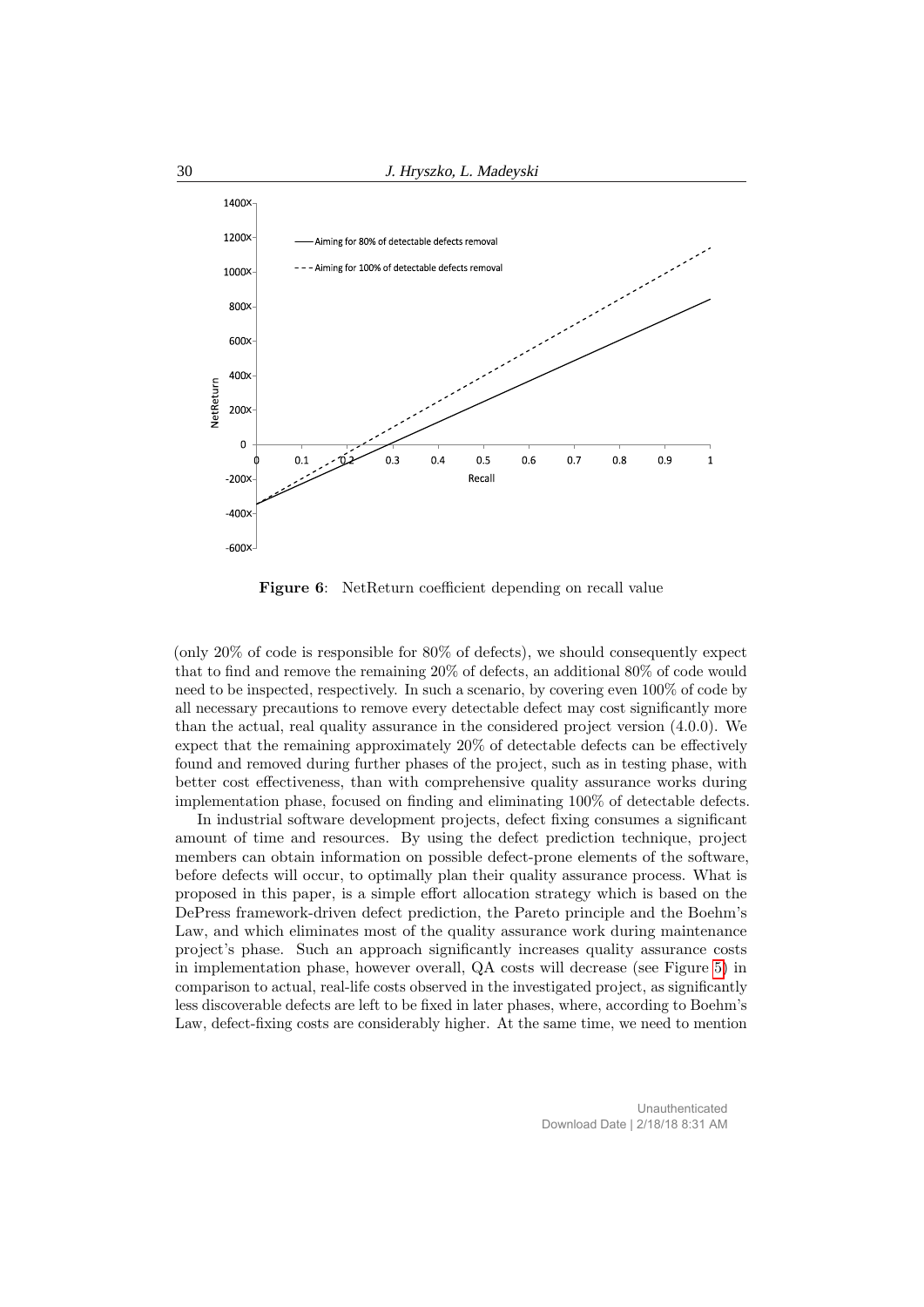the low investment costs, when a Knime-based DePress framework will be used for defect prediction purposes. Low investment costs and high recall of even simple defect prediction performed by DePress can result with high NetReturn of DePress-aided quality assurance planned on a basis of the proposed effort allocation strategy. More sophisticated prediction models, especially ones using software process metrics [\[11,](#page-25-8) [20\]](#page-25-9), may help to achieve even more impressive results. It is also worth mentioning that cross-project software defect prediction [\[10,](#page-24-9) [12\]](#page-25-10) is sometimes used to reduce costs.

# References

- <span id="page-24-8"></span>[1] Arisholm, E., Briand, L.C., Johannessen, E.B.: A Systematic and Comprehensive Investigation of Methods to Build and Evaluate Fault Prediction Models. The Journal of Systems and Software 83(1), 2–17 (2010)
- <span id="page-24-4"></span>[2] Atlassian: JIRA Homepage (2016), [https://www.atlassian.com/software/](https://www.atlassian.com/software/jira/) [jira/](https://www.atlassian.com/software/jira/), accessed: 2016.01.06
- <span id="page-24-2"></span>[3] Bell, T.E., Thayer, T.A.: Software requirements: Are they really a problem? In: Proceedings of the 2nd international conference on Software engineering. pp. 61–68. IEEE Computer Society Press (1976)
- <span id="page-24-7"></span>[4] Boehm, B.W.: Software Engineering. IEEE Transactions on Computers 25(12), 1226–1241 (1976)
- <span id="page-24-3"></span>[5] Boissier, G., Cassell, K.: Eclipse Metrics 2 Homepage (2016), [http://metrics2.](http://metrics2.sourceforge.net/) [sourceforge.net/](http://metrics2.sourceforge.net/), accessed:  $2016.01.06$
- <span id="page-24-6"></span>[6] Endres, A., Rombach, D.: A Handbook of Software and Systems Engineering. Addison-Wesley (2003)
- <span id="page-24-5"></span>[7] Hall, T., Beecham, S., Bowes, D., Gray, D., Counsell, S.: A Systematic Literature Review on Fault Prediction Performance in Software Engineering. IEEE Transactions on Software Engineering 38(6), 1276–1304 (2012)
- <span id="page-24-1"></span>[8] Hryszko, J., Madeyski, L.: Bottlenecks in Software Defect Prediction Implementation in Industrial Projects. Foundations and Computing and Decision Sciences 40(1), 17–33 (2015), <http://dx.doi.org/10.1515/fcds-2015-0002>, DOI: [10.1515/fcds-2015-0002](http://dx.doi.org/10.1515/fcds-2015-0002)
- <span id="page-24-0"></span>[9] Hryszko, J., Madeyski, L.: Assessment of the Software Defect Prediction Cost Effectiveness in an Industrial Project. In: Software Engineering: Challenges and Solutions, Advances in Intelligent Systems and Computing, vol. 504, pp. 77–90. Springer (2017), DOI: [10.1007/978-3-319-43606-7\\_6](http://dx.doi.org/10.1007/978-3-319-43606-7_6)
- <span id="page-24-9"></span>[10] Jureczko, M., Madeyski, L.: Towards Identifying Software Project Clusters with Regard to Defect Prediction. In: Proceedings of the 6th International Conference on Predictive Models in Software Engineering. pp. 9:1–9:10. PROMISE '10, ACM,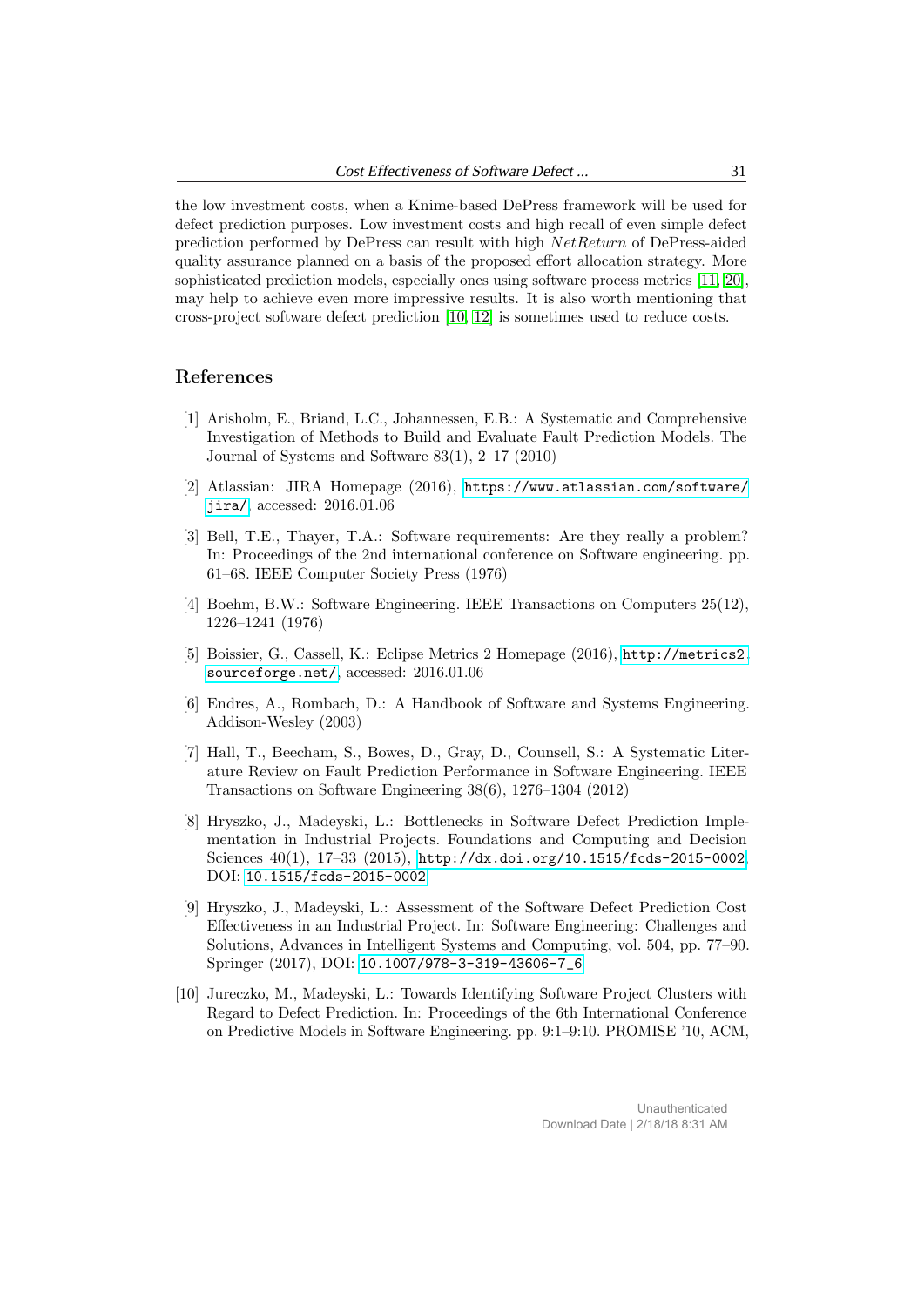New York, USA (2010), <http://dx.doi.org/10.1145/1868328.1868342>, DOI: [10.1145/1868328.1868342](http://dx.doi.org/10.1145/1868328.1868342)

- <span id="page-25-8"></span>[11] Jureczko, M., Madeyski, L.: A Review of Process Metrics in Defect Prediction Studies. Metody Informatyki Stosowanej 30(5), 133–145 (2011), [http:](http://madeyski.e-informatyka.pl/download/Madeyski11.pdf) [//madeyski.e-informatyka.pl/download/Madeyski11.pdf](http://madeyski.e-informatyka.pl/download/Madeyski11.pdf)
- <span id="page-25-10"></span>[12] Jureczko, M., Madeyski, L.: Cross–project defect prediction with respect to code ownership model: An empirical study. e-Informatica Software Engineering Journal 9(1), 21–35 (2015), <http://dx,doi.org/10.5277/e-Inf150102>, DOI: [10.5277/e-Inf150102](http://dx.doi.org/10.5277/e-Inf150102)
- <span id="page-25-2"></span>[13] Khoshgoftaar, T.M., Allen, E.B., Hudepohl, J.P., Aud, S.J.: Application of Neural Networks To Software Quality Modelling Of a Very Large Telecommunications System. IEEE Transactions on Neural Networks 8(4), 902–909 (1997)
- <span id="page-25-7"></span>[14] Khoshgoftaar, T.M., Pandya, A.S., Lanning, D.L.: Application of Neural Networks for Predicting Faults. Annals of Software Engineering 1(1), 141–154 (1995)
- <span id="page-25-3"></span>[15] Khoshgoftaar, T.M., Seliya, N.: Comparative Assessment of Software Quality Classification Techniques: An Empirical Case Study. Empirical Software Engineering 9(3), 229–257 (2004)
- <span id="page-25-4"></span>[16] Khoshgoftaar, T.M., Seliya, N.: Assessment of a New Three-Group Software Quality Classification Technique: An Empirical Case Study. Empirical Software Engineering 10(2), 183–218 (2005)
- <span id="page-25-5"></span>[17] Kläs, M., Nakao, H., Elberzhager, F., Münch, J.: Predicting Defect Content and Quality Assurance Effectiveness by Combining Expert Judgment and Defect Data-A Case Study. In: Proceedings of the 19th International Symposium on Software Reliability Engineering. pp. 17–26 (2008)
- <span id="page-25-1"></span>[18] KNIME.COM AG: KNIME Framework Documentation (2016), [https://tech.](https://tech.knime.org/documentation/) [knime.org/documentation/](https://tech.knime.org/documentation/), accessed: 2016.11.06
- <span id="page-25-6"></span>[19] Li, P.L., Herbsleb, J., Shaw, M., Robinson, B.: Experiences and Results from Initiating Field Defect Prediction and Product Test Prioritization Efforts at ABB Inc. In: Proceedings of the 28th International Conference on Software Engineering. pp. 413–422 (2006)
- <span id="page-25-9"></span>[20] Madeyski, L., Jureczko, M.: Which Process Metrics Can Significantly Improve Defect Prediction Models? An Empirical Study. Software Quality Journal 23(3), 393–422 (2015), <http://dx.doi.org/10.1007/s11219-014-9241-7>, DOI: [10.](http://dx.doi.org/10.1007/s11219-014-9241-7) [1007/s11219-014-9241-7](http://dx.doi.org/10.1007/s11219-014-9241-7)
- <span id="page-25-0"></span>[21] Madeyski, L., Majchrzak, M.: Software Measurement and Defect Prediction with DePress Extensible Framework. Foundations and Computing and Decision Sciences 39(4), 249–270 (2014), <http://dx.doi.org/10.2478/fcds-2014-0014>, DOI: [10.2478/fcds-2014-0014](http://dx.doi.org/10.2478/fcds-2014-0014)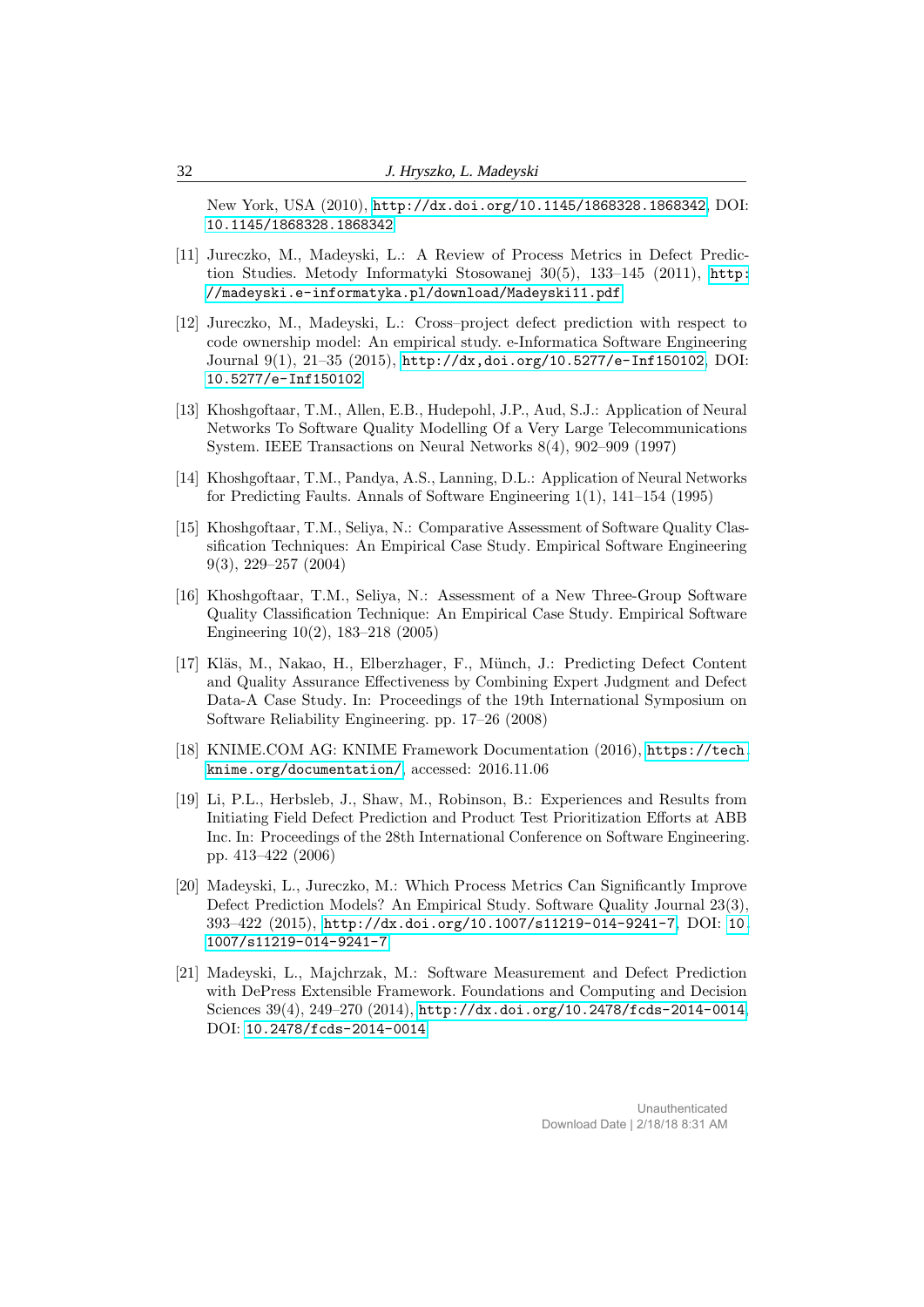- <span id="page-26-1"></span>[22] Madeyski, L., Majchrzak, M.: ImpressiveCode DePress (Defect Prediction for software systems) Extensible Framework (2016), [https://github.com/](https://github.com/ImpressiveCode/ic-depress) [ImpressiveCode/ic-depress](https://github.com/ImpressiveCode/ic-depress)
- <span id="page-26-12"></span>[23] Menzies, T., Jalali, O., Hihn, J., Baker, D., Lum, K.: Stable Rankings for Different Effort Models. Automated Software Engineering 17(4), 409–437 (2010)
- <span id="page-26-8"></span>[24] Monden, A., Shinoda, S., Shirai, K., Yoshida, J., Barker, M., Matsumoto, K.: Assessing the Cost Effectiveness of Fault Prediction in Acceptance Testing. IEEE Transactions on Software Engineering 39(10), 1345–1357 (2013)
- <span id="page-26-10"></span>[25] Moser, R., Pedrycz, W., Succi, G.: A Comparative Analysis of The Efficiency of Change Metrics and Static Code Attributes for Defect Prediction. In: Software Engineering, 2008. ICSE '08. ACM/IEEE 30th International Conference on. pp. 181–190 (2008)
- <span id="page-26-3"></span>[26] Müller, M.M., Padberg, F.: About the Return on Investment of Test-Driven Development. In: International Workshop on Economics-Driven Software Engineering Research EDSER-5. pp. 26–31 (2003)
- <span id="page-26-0"></span>[27] Munson, J.C., Khoshgoftaar, T.M.: The Detection of Fault-Prone Programs. IEEE Transactions on Software Engineering 18(5), 423–433 (1992)
- <span id="page-26-4"></span>[28] Oracle Corporation: Java EE Homepage (2016), [http://www.oracle.com/](http://www.oracle.com/technetwork/java/javaee/overview/index.html) [technetwork/java/javaee/overview/index.html](http://www.oracle.com/technetwork/java/javaee/overview/index.html), accessed: 2016.01.06
- <span id="page-26-5"></span>[29] Ostrand, T.J., Weyuker, E.J.: The Distribution of Faults in a Large Industrial Software System. SIGSOFT Software Engineering Notes 27, 55–64 (2002)
- <span id="page-26-7"></span>[30] Ostrand, T.J., Weyuker, E.J., Bell, R.M.: Predicting the Location and Number of Faults in Large Software Systems. IEEE Transactions on Software Engineering 31(4), 340–355 (2005)
- <span id="page-26-6"></span>[31] Ostrand, T.J., Weyuker, E.J., Bell, R.M.: Programmer-Based Fault Prediction. In: Proceedings of the Sixth International Conference on Predictive Models in Software Engineering. pp. 1–10 (2010)
- <span id="page-26-9"></span>[32] Pendharkar, P.C.: Exhaustive and Heuristic Search Approaches For Learning a Software Defect Prediction Model. Engineering Applications of Artificial Intelligence 23, 34–40 (2010)
- <span id="page-26-11"></span>[33] Pressman, R.: Software Engineering: A Practitioner's Approach. McGraw-Hill (2010)
- <span id="page-26-13"></span>[34] Rahman, F., Sammer, K., Barr, E.T., Devanbu, P.: Comparing Static Bug Finders and Statistical Prediction. In: Software Engineering, 2014. ICSE '14. ACM/IEEE International Conference on. ACM (2014)
- <span id="page-26-2"></span>[35] Rijsbergen, C.J.V.: Information Retrieval. Butterworth-Heinemann Newton (1979)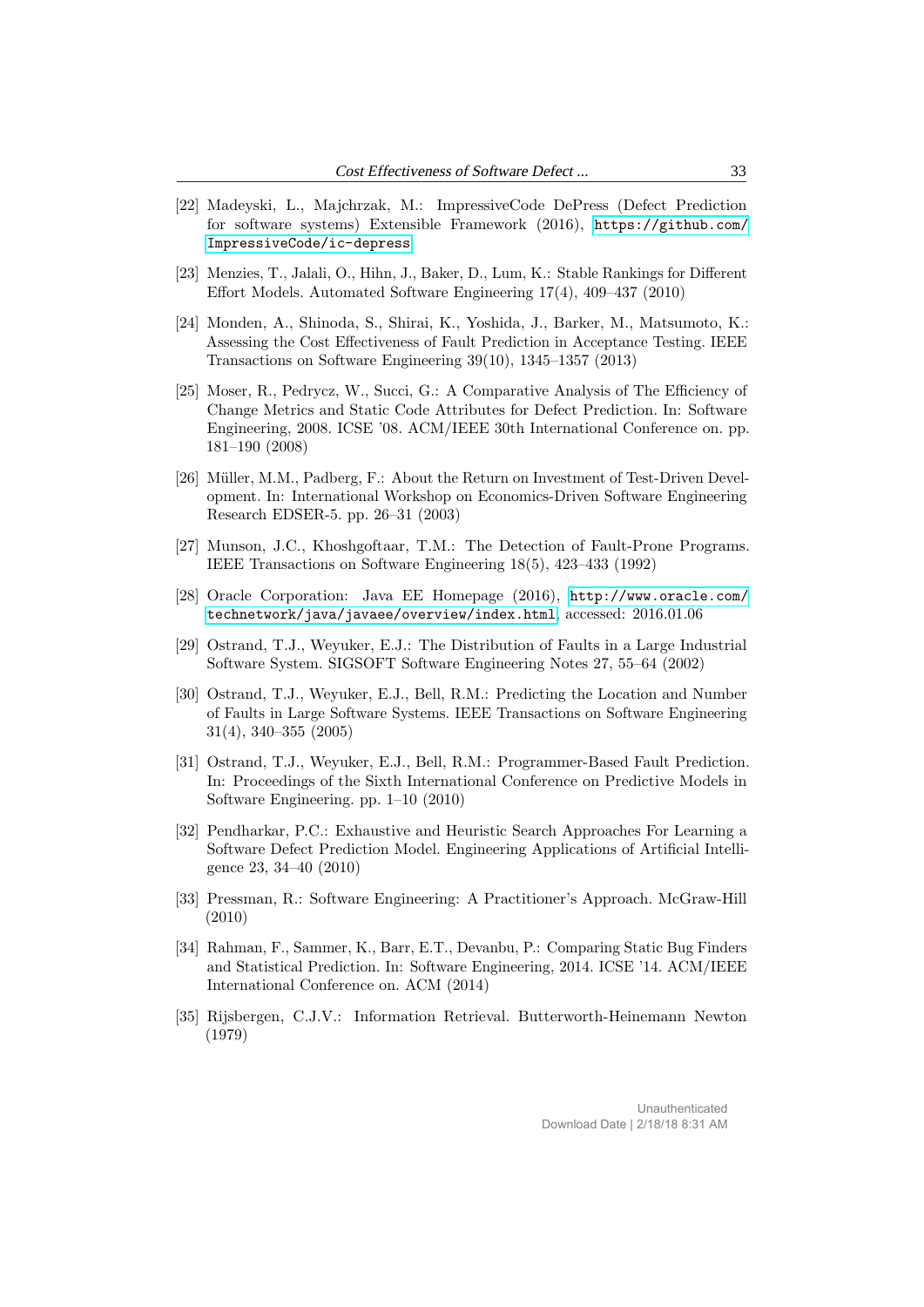- <span id="page-27-10"></span>[36] Rizwan, M., Iqbal, M.: Application of 80/20 Rule in Software Engineering Waterfall Model. In: Proceedings of the International Conference on Information and Communication Technologies '09 (2009)
- <span id="page-27-8"></span>[37] Sauer, F.: Eclipse Metrics Homepage (2016), [http://metrics.sourceforge.](http://metrics.sourceforge.net/) [net/](http://metrics.sourceforge.net/), accessed: 2016.01.06
- <span id="page-27-9"></span>[38] Selby, R.W., Porter, A.: Learning from Examples: Generation and Evaluation of Decision Trees for Software Resource Analysis. IEEE Transactions on Software Engineering 14(12), 1743–1756 (1988)
- <span id="page-27-11"></span>[39] Slaughter, S.A., Harter, D.E., Krishnan, M.S.: Evaluating The Cost of Software Quality. Communications of the ACM 41(8), 67–73 (1998)
- <span id="page-27-12"></span>[40] Source of Information on Salaries in Poland (2015), <http://wynagrodzenia.pl/>, accessed: 2015.02.28
- <span id="page-27-6"></span>[41] Succi, G., Pedrycz, W., Stefanovic, M., Miller, J.: Practical Assessment of the Models for Identification of Defect-Prone Classes in Object-Oriented Commercial Systems Using Design Metrics. Journal of Systems and Software 65(1), 1–12 (2003)
- <span id="page-27-1"></span>[42] The Apache Foundation: Apache Maven Homepage (2016), [https://maven.](https://maven.apache.org/) [apache.org/](https://maven.apache.org/), accessed: 2016.01.06
- <span id="page-27-2"></span>[43] The Apache Foundation: Apache Subversion Homepage (2016), [https://](https://subversion.apache.org/) [subversion.apache.org/](https://subversion.apache.org/), accessed: 2016.01.06
- <span id="page-27-0"></span>[44] The Eclipse Foundation: Eclipse IDE Homepage (2016), <https://eclipse.org/>, accessed: 2016.01.06
- <span id="page-27-3"></span>[45] Tosun, A., Bener, A., Turhan, B., Menzies, T.: Practical Considerations in Deploying Statistical Methods for Defect Prediction: A Case Study within the Turkish Telecommunications Industry. Information and Software Technology 52(11), 1242–1257 (2010)
- <span id="page-27-7"></span>[46] Tosun, A., Turhan, B., Bener, A.: Practical Considerations in Deploying AI for Defect Prediction: A Case Study within the Turkish Telecommunication Industry. In: Proceedings of the Fifth International Conference on Predictor Models in Software Engineering. p. 11 (2009)
- <span id="page-27-4"></span>[47] Turhan, B., Kocak, G., Bener, A.: Data Mining Source Code for Locating Software Bugs: A Case Study in Telecommunication Industry. Expert Systems with Applications 36(6), 9986–9990 (2009)
- <span id="page-27-5"></span>[48] Turhan, B., Menzies, T., Bener, A., Stefano, J.D.: On the Relative Value of Cross-Company and within-Company Data for Defect Prediction. Empirical Software Engineering 14(5), 540–578 (2009)